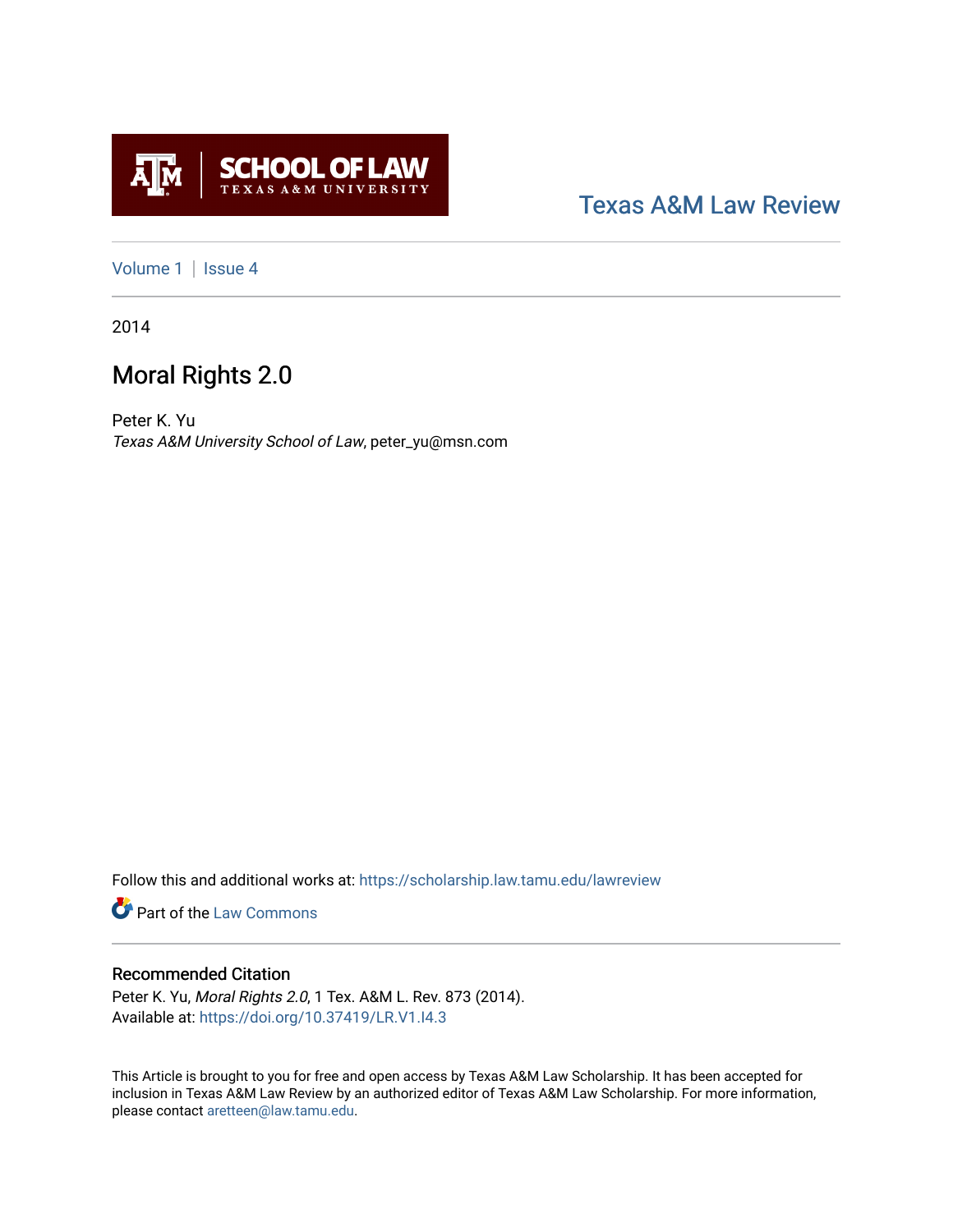# **MORAL RIGHTS 2.0**

*By: Peter K. Yu*\*

TABLE OF CONTENTS

| III. CREATIVE REUSE AND SEMIOTIC DEMOCRACY 881 |  |
|------------------------------------------------|--|
|                                                |  |
|                                                |  |
|                                                |  |

You have no right to mutilate my music by introducing into it passages, the accompaniments of which are of your own composition. It was quite enough to put into the *Freischütz* a duet from *Euryanthe*, the accompaniment of which is not mine.—You compel me, Sir, to address myself to the public, and to make it known through the French Papers, that it is a robbery which has been committed on me, not only on my music, by taking that which belongs to no one but myself, but also on my reputation, by bringing forth, under my name, mutilated specimens. To avoid all public quarrels, which are never more advantageous for the art than they are for the professors of it, I pray you, Sir, forthwith to withdraw from the piece which you have arranged, all the passages which belong to me.

 $-$ Carl Maria von Weber<sup>1</sup>

<sup>\*</sup> Copyright © 2014 Peter K. Yu. Kern Family Chair in Intellectual Property Law and Director, Intellectual Property Law Center, Drake University Law School. This Article was expanded and updated from *Moral Rights 2.0*, *in* LANDMARK IP CASES AND THEIR LEGACY 13 (Christopher Heath & Anselm Kamperman Sanders eds., 2011). Earlier versions of this Article were presented at the Inaugural Intellectual Property Symposium organized by the *Texas A&M Law Review*, the 14th Annual Association for the Study of Law, Culture and the Humanities Conference at the William S. Boyd School of Law at the University of Nevada, Las Vegas, the Internet Law Works-in-Progress Symposium at Santa Clara University School of Law, the "Balancing Rights and Interests in the 21st Century" Roundtable at the University of Technology, Sydney, the Digital Interactive Symposium at the University of Edinburgh, and the 10th Anniversary Institute of European Studies of Macau Intellectual Property Seminar in Macau, China. The Author is grateful to Megan Carpenter, Eric Goldman, Christopher Heath, Anselm Kamperman Sanders, Ren Reynolds, and Natalie Stoianoff for their hospitality and the participants of these events for their valuable comments and suggestions. He would also like to thank Cory McAnelly and Megan Snyder for excellent research and editorial assistance.

<sup>1. 4</sup> THE HARMONICON, A JOURNAL OF MUSIC 42 (1926), *quoted with a different translation in* KEVIN GARNETT & GILLIAN DAVIES, MORAL RIGHTS 1065 (2010). The German composer wrote this in 1826 "to complain that six pieces from operas of his had been adapted for use in another drama (the practice of *pasticcio*) in Paris." GAR-NETT & DAVIES, *supra*, at 1065.

DOI: https://doi.org/10.37419/LR.V1.I4.3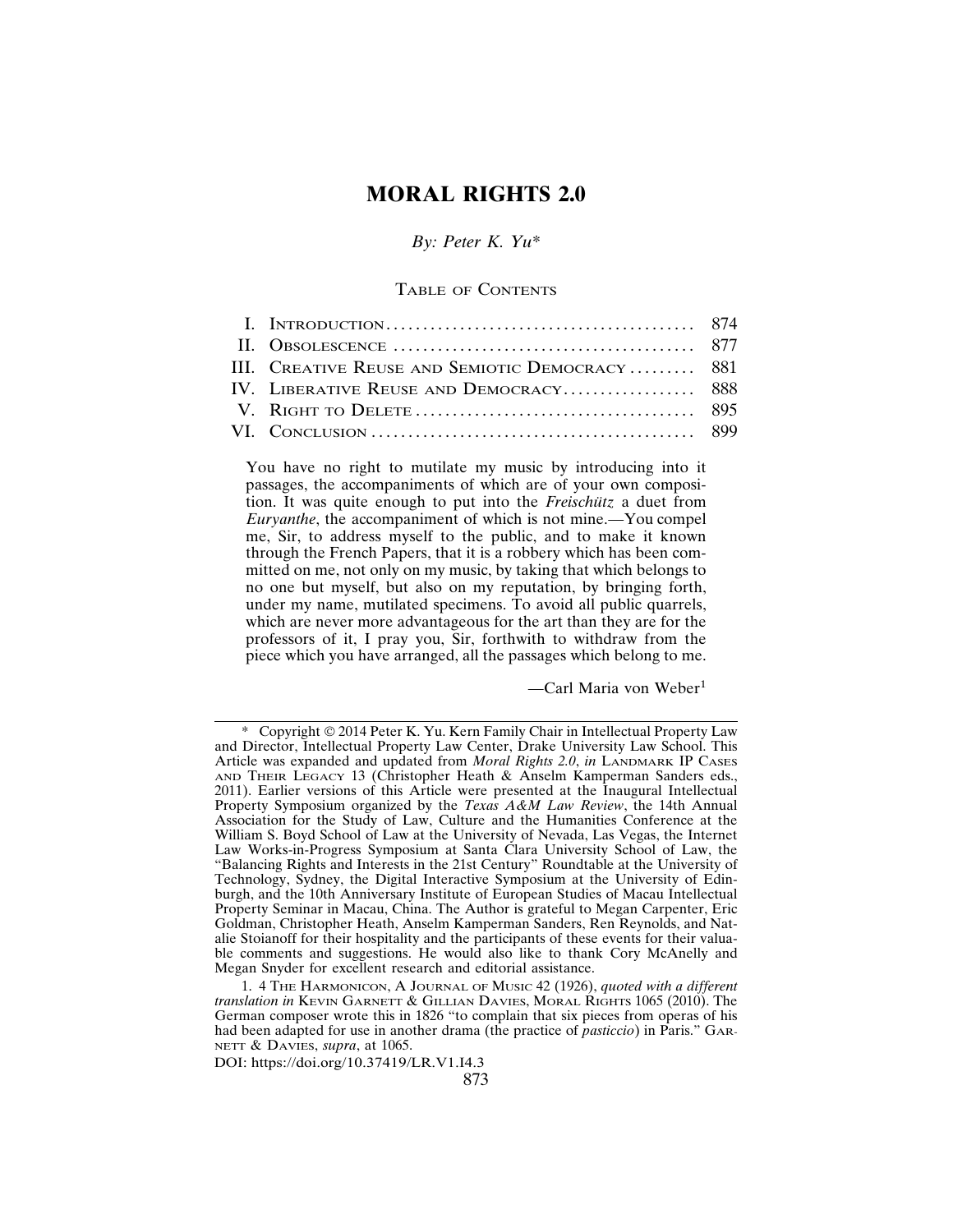#### I. INTRODUCTION

When the protection of moral rights is brought up in the United States, commentators have always emphasized the differences between continental Europe and the United States.<sup>2</sup> Cases that have been widely used as textbook illustrations include *Soc. Le Chant de* Monde v. Soc. Fox Europe<sup>3</sup> and *Turner Entertainment Co. v. Huston*.<sup>4</sup> While the Anglo-American copyright regime and the French author's right (*droit d'auteur*) regime were quite similar in the eighteenth century,<sup>5</sup> the protection of moral rights did not attain formal international recognition until 1928.<sup>6</sup> The gap between the U.S. and French systems has also grown considerably since the enactment of the 1909 U.S. Copyright Act.<sup>7</sup>

that includes moral rights, and another that excludes moral rights. Cyrill P. Rigamonti, *Deconstructing Moral Rights*, 47 HARV. INT'L L.J. 353, 354

(2006). 3. Cour d'appel [CA] [regional court of appeal] Paris, Jan. 13, 1953, D.A. Jur. 16 (Fr.). The U.S. companion case is *Shostakovich v. Twentieth Century-Fox Film Corp.*, 80 N.Y.S.2d 575 (Sup. Ct. 1948), *aff'd*, 87 N.Y.S.2d 430 (App. Div. 1949).

4. Cour d'appel [CA] [regional court of appeal] Versailles, civ. ch., Dec. 19, 1994 (Fr.), *translated in* ENT. L. REP., Mar. 1995, at 3.

5. *See* Jane C. Ginsburg, *A Tale of Two Copyrights: Literary Property in Revolutionary France and America*, 64 TUL. L. REV. 991, 1023 (1990) ("The revolutionary French and American systems shared much not only in theory, but also in practice. In both systems, formalities encumbered, and sometimes defeated, the acquisition or exercise of copyright protection. And both systems primarily protected works useful to advancing public instruction."); Susan P. Liemer, *On the Origins of* Le Droit Moral*: How Non-economic Rights Came to Be Protected in French IP Law*, 19 J. INTELL. PROP. L. 65, 116 (2011) ("Today literary, visual, and performing artists struggle to assert their rights while using new technology, just like the early French writers in print did. Present day legislatures struggle to draft effective intellectual property legislation for our wireless internet society, much like the Comédie-Frangaise playwrights did once untethered from royal oversight.").

6. During the Rome Revision Conference in 1928, the Berne Convention was revised to provide international recognition to the rights of attribution and integrity. *See* SAM RICKETSON & JANE C. GINSBURG, INTERNATIONAL COPYRIGHT AND NEIGHBOURING RIGHTS: THE BERNE CONVENTION AND BEYOND 108 (2d ed. 2006).

7. One of the key differences between the United States and continental Europe was the retention of formalities in U.S. copyright law. These formalities include, among others, the affixation of copyright notices, the registration and renewal of copyright, and the requirement to deposit two copies of the copyrighted work into the Library of Congress. *See generally* Christopher Sprigman, *Reform(aliz)ing Copyright*,

<sup>2.</sup> As Cyrill P. Rigamonti observed:

<sup>[</sup>I]t had been a canon of comparative copyright scholarship that the most significant difference between Anglo-American and Continental European copyright law was their respective attitudes toward moral rights. The inclusion of moral rights in statutory copyright law was generally understood to be the defining feature of the Continental copyright tradition, while the lack of statutory moral rights protection was considered to be a crucial component of the Anglo-American copyright tradition. This dichotomy had been celebrated and cultivated since World War II on both sides of the Atlantic to the point where the statutory protection of moral rights or the lack thereof had become an integral part of each legal system's identity, essentially dividing the world of copyright into two fundamentally different ideal types, one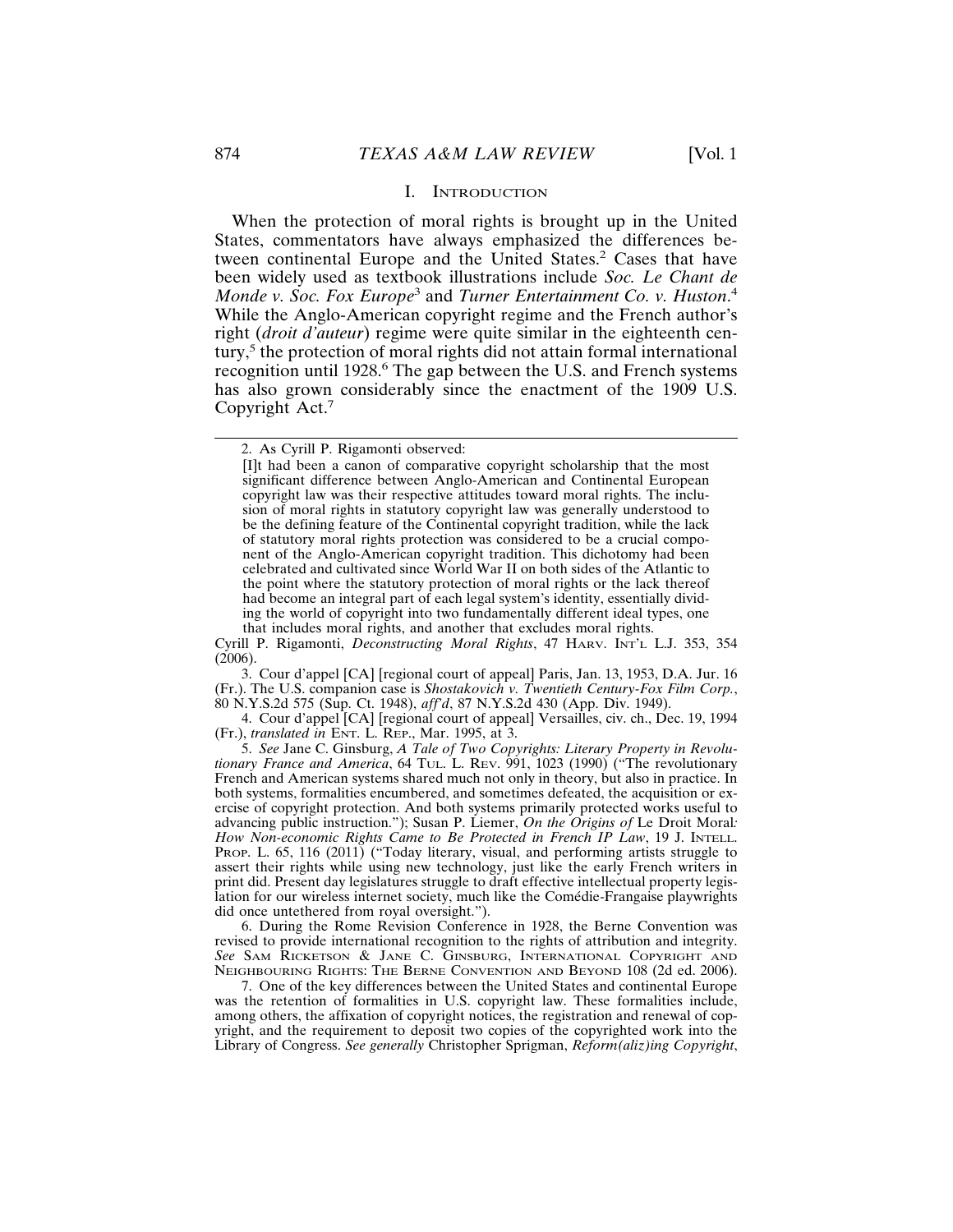In 1988, the United States, after holding out for more than a century, finally joined the Berne Convention for the Protection of Literary and Artistic Works<sup>8</sup> ("Berne Convention"), the leading multilateral copyright treaty.<sup>9</sup> Article 6*bis*(1) of the Convention provides:

Independently of the author's economic rights, and even after the transfer of the said rights, the author shall have the right to claim authorship of the work and to object to any distortion, mutilation or other modification of, or other derogatory action in relation to, the said work, which would be prejudicial to his honor or reputation.<sup>10</sup>

Although many different types of moral rights exist throughout the world, the Berne Convention recognizes only two: the right of attribution (*le droit à la paternité*) and the right of integrity (*le droit au respect de l'oeuvre*). As of this writing, more than 160 countries have introduced some form of moral rights. $11$ 

Notwithstanding the United States's obligations under the Berne Convention and its role as a vocal global champion of intellectual property rights, the country has yet to protect moral rights to the same extent as its counterparts in continental Europe.12 The Visual Artists Rights Act of 1990 ("VARA"), which U.S. Congress enacted to ensure compliance with the Berne Convention, affords only limited protection to the rights of attribution and integrity in a small category of visual art.13 That statute, sadly, might not even have been enacted had the U.S. Senate not needed a political compromise between the Democrats and the Republicans over the passage of a federal judgeships bill.14

9. Berne Convention Implementation Act of 1988, Pub. L. No. 100-568, 102 Stat. 2853. Established in 1886, the Berne Convention entered into force in the United States in March 1989.

10. Berne Convention, *supra* note 8, art. 6*bis*(1).

11. *See* GARNETT & DAVIES, *supra* note 1, at 1033 & n.1.

12. *See* ROBERTA KWALL, THE SOUL OF CREATIVITY: FORGING A MORAL RIGHTS LAW FOR THE UNITED STATES 37 (2009) (warning that "there is the stark reality that [the United States] may not be in compliance with [its] obligations under the Berne Convention").

13. 17 U.S.C. § 106A (2012).

14. As Roberta Kwall recounted:

[O]n the last day of the 101st Congress, a major bill was passed that authorized eighty-five new federal judgeships. Sponsors of this bill had to include several unrelated measures in order to appease senators who would otherwise oppose the federal judgeships bill. One such measure was VARA, which had already been passed by the House of Representatives but had been blocked in the Senate Judiciary Committee by some Republican senators. Thus, VARA was passed by the full Senate only because those Republi-

<sup>57</sup> STAN. L. REV. 485, 491–94 (2004) (discussing the formalities requirements in the early U.S. copyright statutes).

<sup>8.</sup> Berne Convention for the Protection of Literary and Artistic Works, Sept. 9, 1886, 828 U.N.T.S. 221 (revised at Paris July 24, 1971) [hereinafter Berne Convention].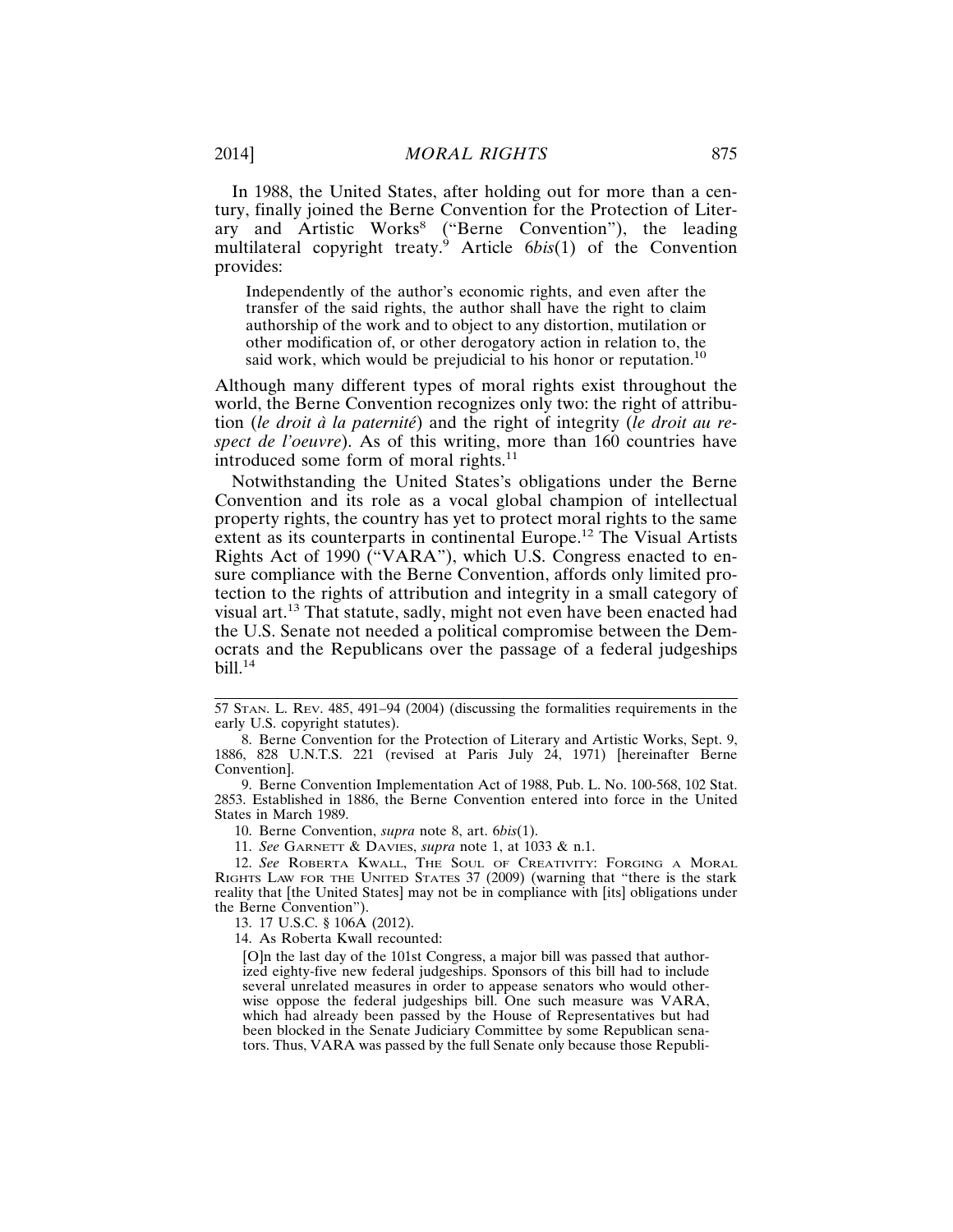During the negotiation of the Agreement on Trade-Related Aspects of Intellectual Property Rights15 ("TRIPS Agreement") at the World Trade Organization ("WTO"), the United States also worked hard to ensure that WTO members could not use the mandatory dispute settlement process to address inadequate protection of moral rights. Article 9.1 of the TRIPS Agreement explicitly states that "Members shall not have rights or obligations under this Agreement in respect of the rights conferred under Article 6*bis* of [the Berne] Convention or of the rights derived therefrom."16 The TRIPS-plus bilateral, plurilateral, and regional agreements that the United States negotiated in the 2000s did not even mention moral rights.17 Thus, the differences between the United States and continental Europe over the protection of moral rights are likely to persist into the future.

Interestingly, as wide as they are, these differences are unlikely to present significant challenges to the future development of moral rights. Some commentators, in fact, have cautioned us not to overstate the differences between the two regimes. As Justin Hughes reminded us, although philosophical differences exist between Anglo-American and continental European copyright laws, neither their differences nor the role moral rights play in them "should be sketched in caricature."18 Likewise, Cyrill Rigamonti observed that differences continue to exist among the different author's rights regimes in Europe—*droit d'auteur* in France, *Urheberrecht* in Germany, *diritto d'autore* in Italy, and *derecho de autor* in Spain. As he declared:

16. *Id*. art. 9.1; *see also* MIRA T. SUNDARA RAJAN, MORAL RIGHTS: PRINCIPLES, PRACTICE AND NEW TECHNOLOGY 252–58 (2011) (discussing the impact of the TRIPS Agreement on the international protection of moral rights). It is worth recalling that moral rights "are noncommercial, individual, and cultural rights that, apart from shared roots in the prerogatives of authorship, do not have much in common with the economic aspects of copyright law." *Id*. at 253. Because the WTO dispute settlement process focuses primarily on trade distortions, the TRIPS negotiators might have considered significant the differences between moral rights and economic rights.

17. *See, e.g.*, Central America–Dominican Republic Free Trade Agreement ch. 15, May 28, 2004, *available at* http://www.ustr.gov/trade-agreements/free-trade-agree ments/cafta-dr-dominican-republic-central-america-fta/final-text; Australia–United States Free Trade Agreement ch. 17, U.S.-Austl., May 18, 2004, *available at* http:// www.ustr.gov/assets/Trade\_Agreements/Bilateral/Australia\_FTA/Final\_Textsites/

default/files/uploads/agreements/fta/australia/asset\_upload\_file469\_5141.pdf; Singapore–United States Free Trade Agreement ch. 16, U.S.–Sing., May 6, 2003, *available at* http://www.ustr.gov/assets/Trade\_Agreements/Bilateral/Singapore\_FTA/Final\_ Textssites/default/files/uploads/agreements/fta/singapore/asset\_upload\_file708\_4036. pdf.

18. Justin Hughes, *Fixing Copyright: American Moral Rights and Fixing the Dastar "Gap*,*"* 2007 UTAH L. REV. 659, 662 [hereinafter Hughes, *Fixing Copyright*].

can senators acquiesced in light of their desire to pass the federal judgeships bill.

KWALL, *supra* note 12, at 28.

<sup>15.</sup> Agreement on Trade-Related Aspects of Intellectual Property Rights, Apr. 15, 1994, Marrakesh Agreement Establishing the World Trade Organization, Annex 1C, 108 Stat. 4809, 869 U.N.T.S. 299 (1994).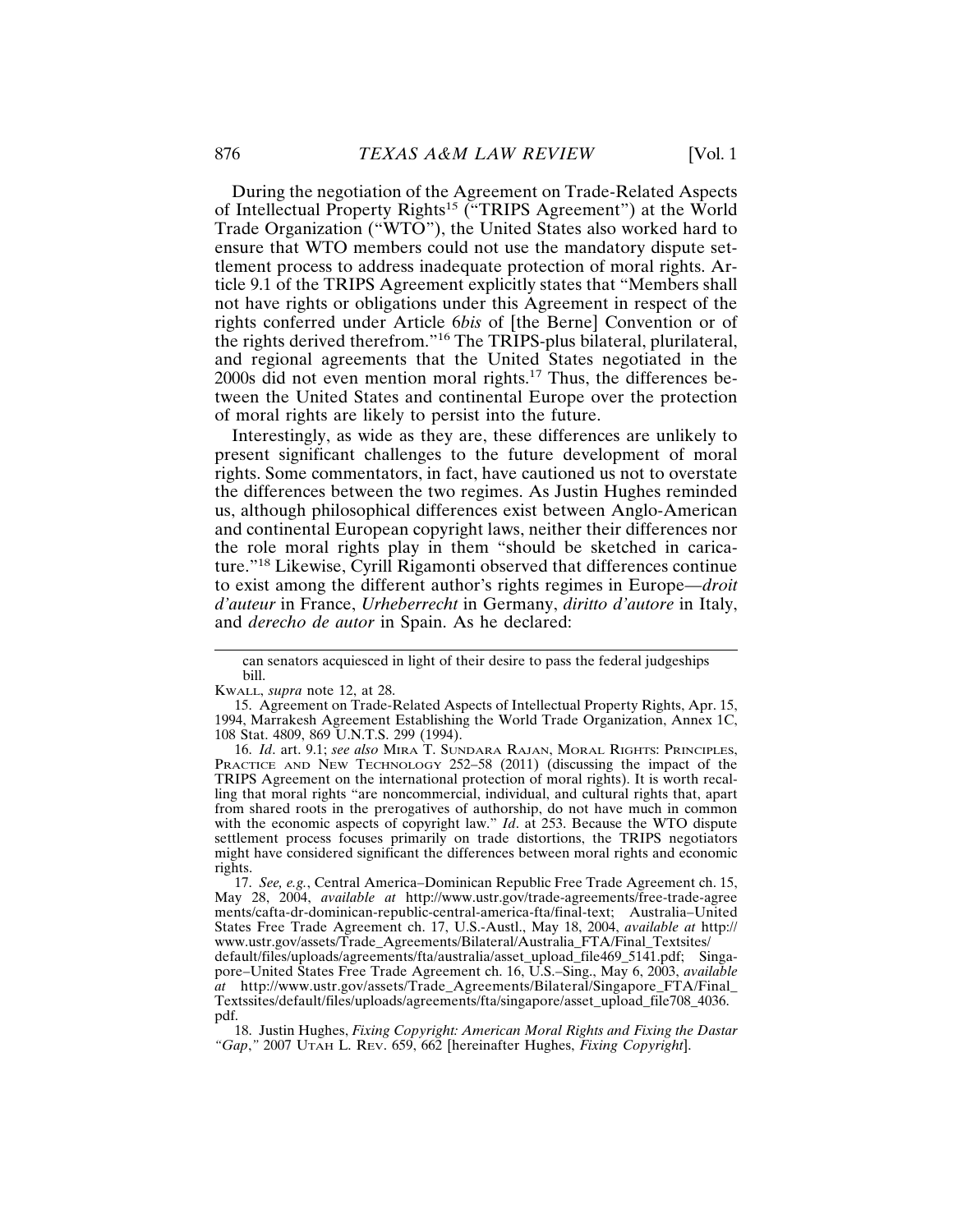Despite the fact that it has harmonized virtually every aspect of copyright protection over the past fifteen years, the European Union has excluded moral rights from its harmonization efforts on various occasions. Moreover, the European Commission currently does not see any need for harmonization in this field and resists the demands of some European academics for community-wide regulation of moral rights  $\ldots$ .<sup>19</sup>

In the digital age, the protection of moral rights has raised four new questions: (1) Have moral rights become obsolete? (2) Can the protection of these rights meet the demands of a growing semiotic democracy? (3) Would such protection threaten the development of a participatory democratic culture in countries with heavy information control? (4) Should moral rights be extended to cover a new "right to delete" in the digital environment? Closely examining these questions, this Article explores the legal and policy challenges digital technologies have posed to the moral rights regime. The Article also queries whether moral rights need to be "modernized" to reflect ongoing changes in our socio-technological environment.<sup>20</sup>

### II. OBSOLESCENCE

In a recent article, Amy Adler lamented how moral rights have become badly outdated. As she observed:

[M]oral rights are premised on the precise conception of "art" that artists have been rebelling against for the last forty years. Moral rights law . . . purports to protect art, but does so by enshrining a vision of art that is directly at odds with contemporary artistic practice. It protects and reifies a notion of art that is dead.<sup>21</sup>

As a result, moral rights are now obsolete; they "endanger art in the name of protecting it."<sup>22</sup> The right of integrity, in particular, "fails to recognize the profound artistic importance of modifying, even destroying, works of art, and of freeing art from the control of the artist."<sup>23</sup>

Among the many examples cited for support, the most memorable one concerns Robert Rauschenberg's artwork, "Erased de Kooning Drawing." As Professor Adler described:

22. *Id*.

23. *Id*.

<sup>19.</sup> Rigamonti, *supra* note 2, at 357–58 (footnotes omitted).

<sup>20. &</sup>quot;Modernizing copyright" has been the focus of the 2011 copyright law amendment in Canada and a number of recent public consultations in Europe concerning copyright law revision. *See, e.g.*, Copyright Modernization Act, S.C. 2011, c. 22 (Can.); IRISH COPYRIGHT REVIEW COMMITTEE, MODERNISING COPYRIGHT (2013); U.K. IN-TELLECTUAL PROP. OFFICE, MODERNISING COPYRIGHT: A MODERN, ROBUST AND FLEXIBLE FRAMEWORK (2012); Press Release, European Commission, Commission Agrees Way Forward for Modernising Copyright in the Digital Economy (Dec. 5, 2012), *available at* http://europa.eu/rapid/press-release\_MEMO-12-950\_en.htm.

<sup>21.</sup> Amy M. Adler, *Against Moral Rights*, 97 CALIF. L. REV. 263, 265 (2009).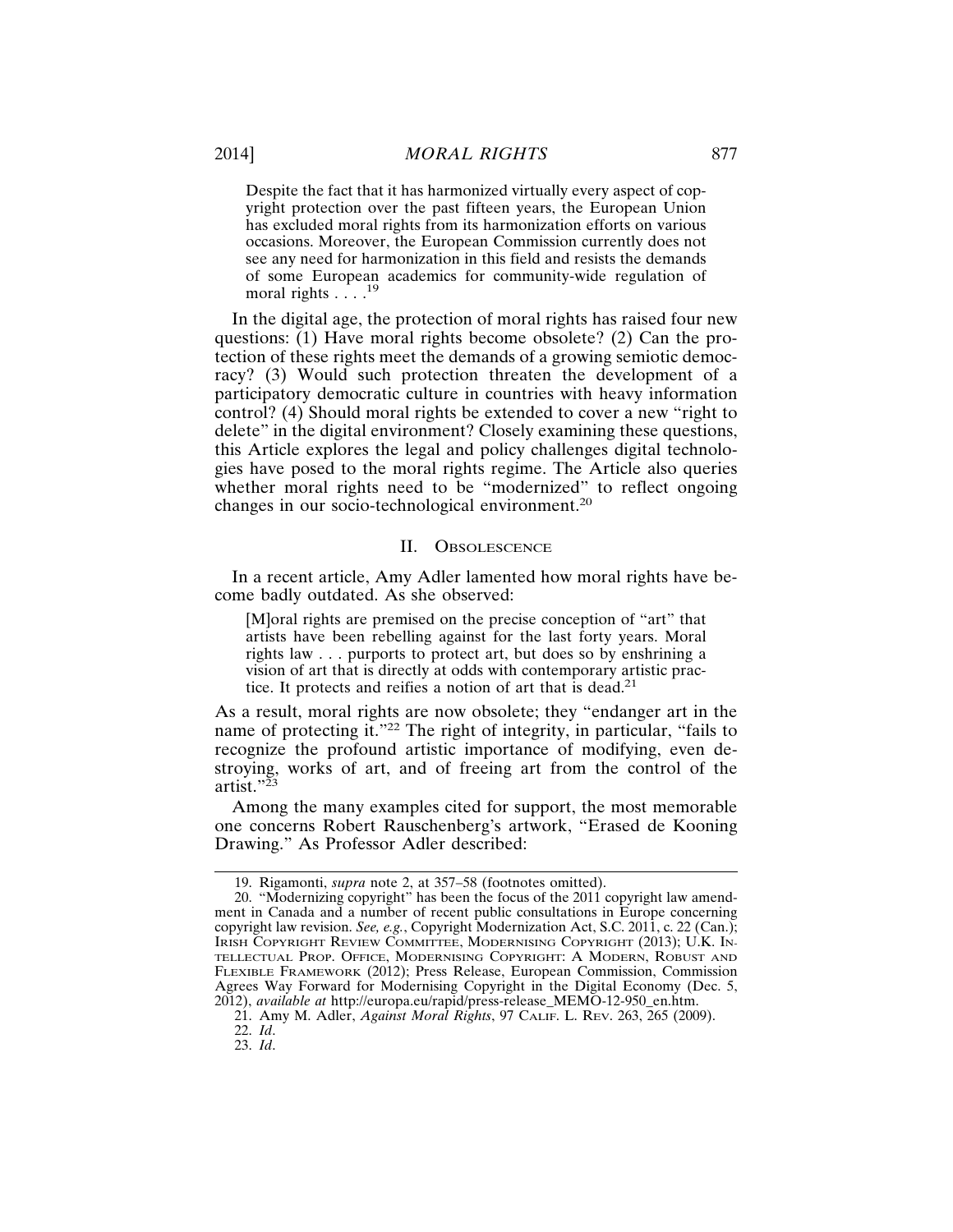In 1953, Rauschenberg took a drawing by Willem de Kooning and spent a month erasing it. The resulting work is a "sheet of paper bearing the faint, ghostly shadow of its former markings." Entitling the work "Erased de Kooning Drawing/Robert Rauschenberg/ 1953," Rauschenberg exhibited the erasure as his own art. Rauschenberg wrote: "I wanted to create a work of art by [erasing] . . . . Using my own work wasn't satisfactory . . . I realized that it had to be something by someone who everybody agreed was great, and the most logical person for that was de Kooning."<sup>24</sup>

Rauschenberg's artwork is important not because of the erasing act itself, but because of the context surrounding the act: Willem de Kooning held an important place in the U.S. art scene in the 1950s, and destruction art had yet to become as pervasive in contemporary art as it is today.25 As Professor Adler elaborated:

At that time, abstract expressionism so dominated American art (and our artistic place in the world) that de Kooning and his compatriots had come to be viewed as heroic and almost godlike. In that climate, erasing a drawing by de Kooning was a shocking, sacrilegious act. It captured, perhaps better than anything else Rauschenberg did, his scandalous assault on a particular conception of "art." For the generation of artists after de Kooning the question was: how would it be possible to make art in the wake of the godlike artists who came before them? Rauschenberg's answer was that new art might be about its own failure to achieve greatness, its impotent rebellion against the heroic past. Rauschenberg began to make art that . . . was about "its own destruction."<sup>26</sup>

Rauschenberg's "creative" assault on de Kooning's drawing therefore provides an excellent illustration of "how art can emerge from the near destruction of a previous piece"<sup>27</sup>—a fact that moral rights seem unable, or at least reluctant, to recognize. In fact, the successful completion of Rauschenberg's artwork largely "depends on the fact that he violated not a reproduction of a work but an original, and not just any original, but an original by Willem de Kooning."<sup>28</sup>

Although Professor Adler's insights are important for both the online and offline worlds, they become particularly important to the online world, for three reasons. First, moral rights were created with traditional works of art—such as writings, paintings, drawings, and sculptures—in mind. As new works are being created using digital technologies or disseminated through new technological means, it is

27. *Id*.

<sup>24.</sup> *Id*. at 283 (footnotes omitted and ellipses in original). It is worth noting that de Kooning gave the drawing to Rauschenberg. *Id*. at 283 n.111.

<sup>25.</sup> *See* Roberta Rosenthal Kwall, *Hoisting Originality: A Response*, 20 DEPAUL J. ART, TECH. & INTELL. PROP. L. 1, 7 (2009) (noting that Rauschenberg's "erasure work was unorthodox in its time" while "the concept of 'destruction art' is [now] ubiquitous in the world of contemporary art").

<sup>26.</sup> Adler, *supra* note 21, at 283 (footnote omitted).

<sup>28.</sup> *Id*.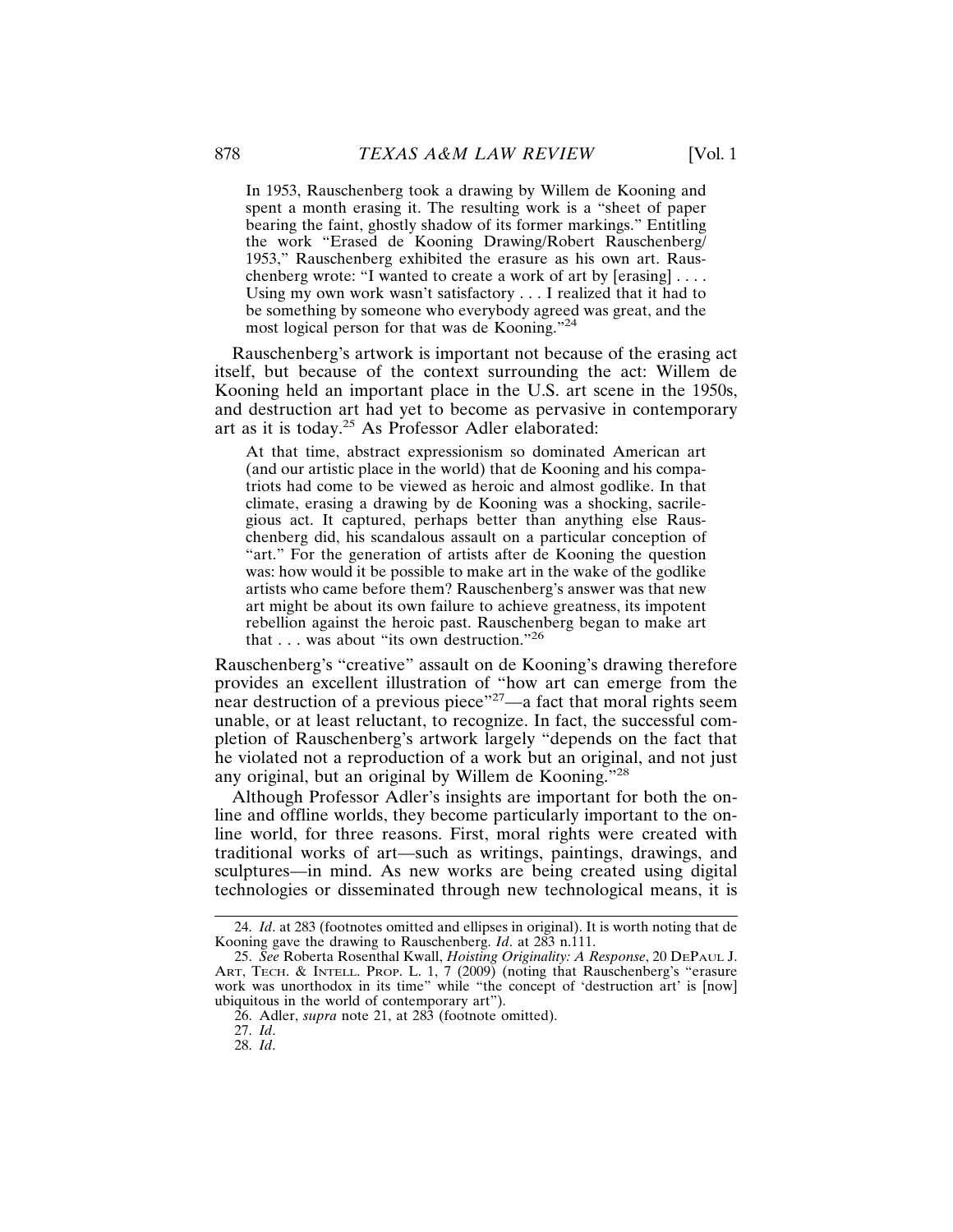fair to question whether the protection of moral rights has, in fact, become outdated. Obsolescence is an issue Professor Adler tackled head-on in her article, but this debate has only just begun.

Second, while moral rights *as an institution* deserve our urgent attention, moral rights *as protected under statutes or through case law* are equally important. Indeed, digital technologies have threatened to make existing moral rights statutes obsolete. A case in point is VARA. Even though VARA is not applicable to the digital environment,<sup>29</sup> it is instructive to highlight the significant problems works of digital visual art could pose to the present statutory language.

VARA was drafted with a specific limitation on the maximum number of autographed and consecutively numbered copies visual artists can have before losing protection. Section 101 of the U.S. Copyright Act specifically provides:

A "work of visual art" is—

(1) a painting, drawing, print or sculpture, existing in a single copy, in a limited edition of 200 copies or fewer that are signed and consecutively numbered by the author, or, in the case of a sculpture, in multiple cast, carved, or fabricated sculptures of 200 or fewer that are consecutively numbered by the author and bear the signature or other identifying mark of the author; or

(2) a still photographic image produced for exhibition purposes only, existing in a single copy that is signed by the author, or in a limited edition of 200 copies or fewer that are signed and consecutively numbered by the author.<sup>30</sup>

While the limitation included in this definition makes sense in the physical world, and it most certainly did in the late 1980s when VARA was drafted, it would raise complications in the digital environment.

Consider photographs for example. As Llewellyn Gibbons recently pointed out, VARA does not sit well with digital photographic works.31 What does the language "a still photographic image" or "produced for exhibition purposes" mean? Would ephemeral copies count toward the 200 maximum copies? How should the artist sign and number digital photos to comply with the statutory formalities? On a theoretical level, should "copy" still be used as a foundational concept in moral rights law in the digital age?32

<sup>29.</sup> *See* 17 U.S.C. § 101 (2012) (stating that "[a] work of visual art does not include . any . . . electronic information service, electronic publication, or similar publication").

<sup>30.</sup> *Id*.

<sup>31.</sup> *See* Llewellyn Joseph Gibbons, *Visual Artists Rights Act ("VARA") and the Protection of Digital Works of "Photographic" Art*, 11 N.C. J.L. & TECH. 531, 531–52 (2010) ("VARA poses numerous challenges to creators of digital visual art.").

<sup>32.</sup> *See* COMM. ON INTELLECTUAL PROP. RIGHTS & THE EMERGING INFO. INFRA-STRUCTURE, NATIONAL RESEARCH COUNCIL, THE DIGITAL DILEMMA: INTELLEC-TUAL PROPERTY IN THE INFORMATION AGE 230–32 (2000) [hereinafter DIGITAL DILEMMA] (exploring whether "copy" is still an appropriate foundational concept for copyright law in the digital age).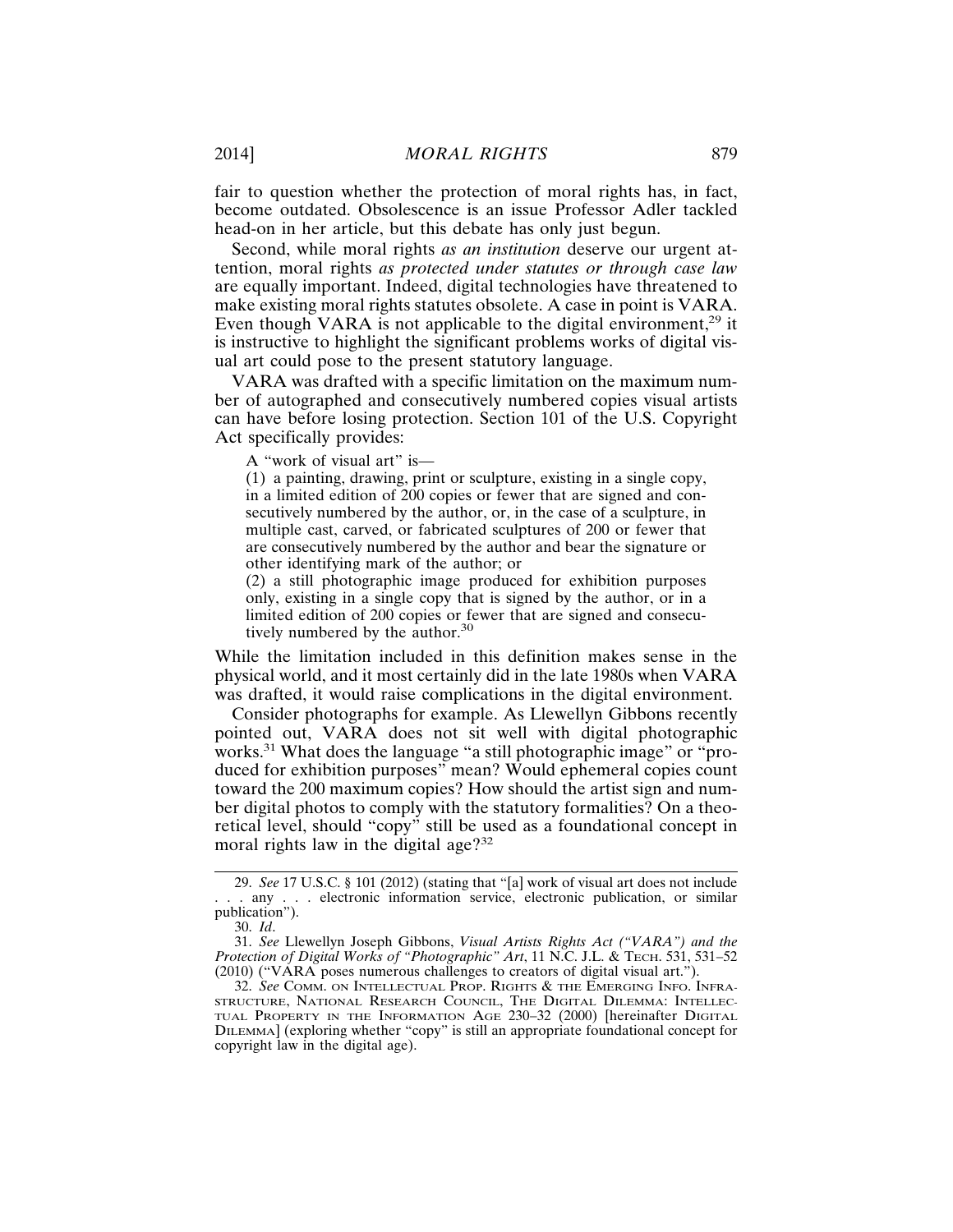Finally, and most importantly, the digital environment has provided a new opportunity for users, appropriate artists, and other creative appropriators—hereafter referred to as simply users—to reconcile their re-creations with the originals.<sup>33</sup> For example, Jessica Litman pointed out that digital technologies have made it easier to protect the integrity of a creative work. Under her proposal, "any adaptation, licensed or not, commercial or not, should be accompanied by a truthful disclaimer and a citation (or hypertext link) to an unaltered and readily accessible copy of the original."<sup>34</sup> This proposal would allow users to access the original work to judge for themselves how the two works compare to each other. It would help "safeguard the work's integrity . . . and protect[ ] our cultural heritage" while at the same time providing users with an unencumbered ability to make the needed modifications.<sup>35</sup>

Drawing on this proposal, Neil Netanel called for the introduction of a requirement for "those who disseminate a creative appropriation ... to label it as an unlicensed modification of the original work."<sup>36</sup> As he explained: "Those requirements would serve to accord authorship attribution for the underlying work, avoid confusion regarding which is the 'authentic,' copyright holder–authorized version, and refer interested persons to the underlying works so that they can see what has been changed."37 According to his proposal, compliance can be easily fulfilled by acts as simple as "leaving intact the copyright management information that is digitally embedded in the underlying work when portions of that work are incorporated in the creative appropriation."<sup>38</sup> After all, the WIPO Internet Treaties,<sup>39</sup> the Digital Millennium Copyright Act ("DMCA"),<sup>40</sup> and the EU Information Society Directive<sup>41</sup> already prohibited the intentional removal or alteration of such information.

In a recent book, Roberta Kwall, a staunch and passionate defender of moral rights in the United States, also proposed to use attribution and disclosure to reconcile the protection of moral rights with the competing demands of American constitutional values and our strong need to maintain a well-endowed public domain. Among her recom-

<sup>33.</sup> *See* SUNDARA RAJAN, *supra* note 16, at 312–13 (discussing moral rights protection in the context of appropriation art).

<sup>34.</sup> JESSICA LITMAN, DIGITAL COPYRIGHT 185 (2001).

<sup>35.</sup> *Id*.

<sup>36.</sup> NEIL WEINSTOCK NETANEL, COPYRIGHT'S PARADOX 215 (2008).

<sup>37.</sup> *Id*. at 215–16.

<sup>38.</sup> *Id*. at 216.

<sup>39.</sup> WIPO Copyright Treaty art. 12, Dec. 20, 1996, S. Treaty Doc. No. 105-17, at 1 (1997); WIPO Performances and Phonograms Treaty art. 19, Dec. 20, 1996, S. Treaty Doc. No. 105-17, at 18 (1997).

<sup>40. 17</sup> U.S.C. § 1202 (2012).

<sup>41.</sup> Directive 2001/29, of the European Parliament and of the Council of 22 May 2001 on the Harmonisation of Certain Aspects of Copyright and Related Rights in the Information Society, art. 7, 2001 O.J. (L 167) 10 [hereinafter EU InfoSoc Directive].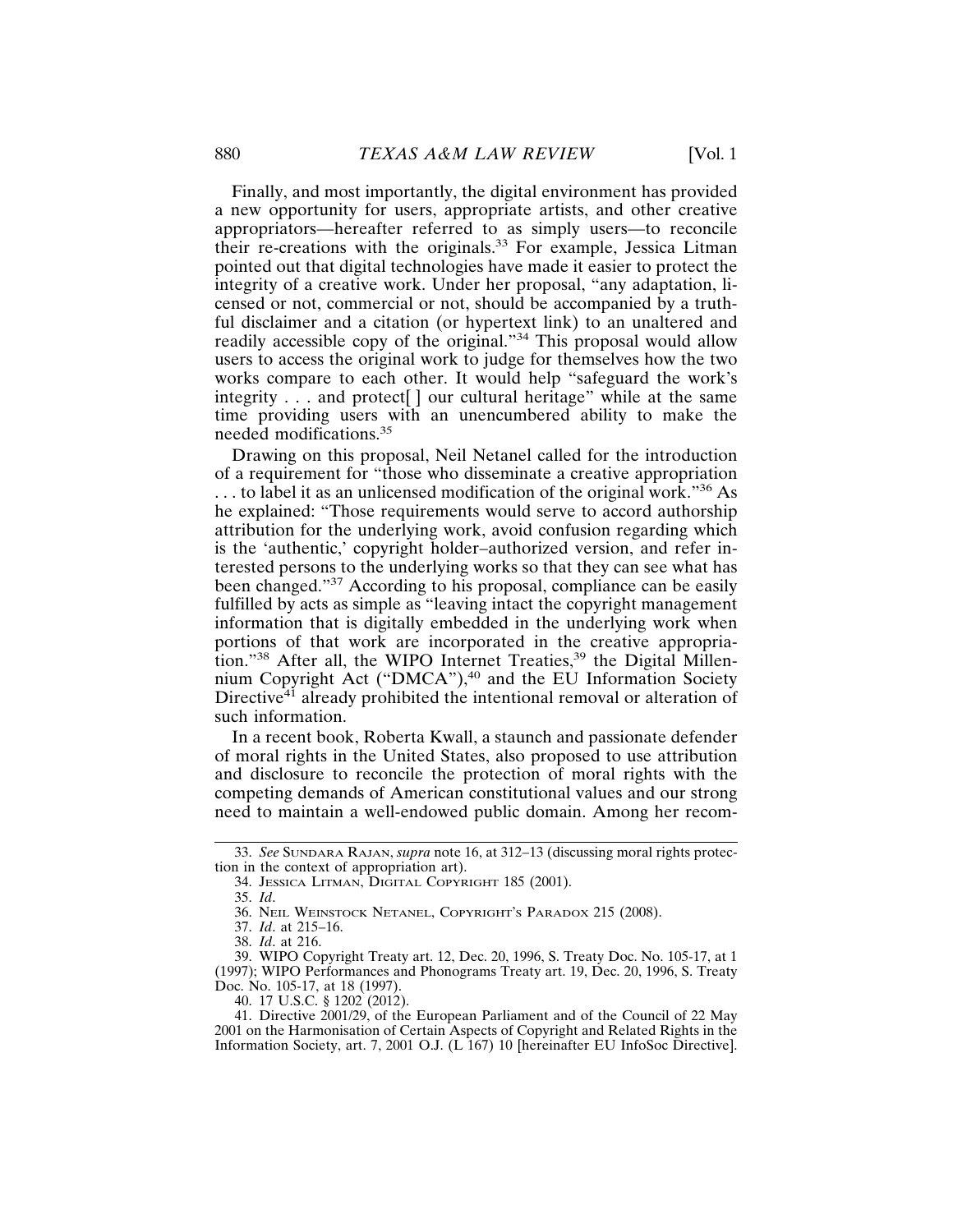mendations is "a narrowly tailored right of integrity designed to vindicate the author's right to inform the public about the original nature of her artistic message and the meaning of her work."42 Similar to Professors Litman and Netanel's proposals, which prioritized the right of attribution and replaced the right of integrity with the right of full disclosure,43 Professor Kwall called for reforms that require "a disclaimer adequate to inform the public of the author's objection to the modification or contextual usage."<sup>44</sup>

#### III. CREATIVE REUSE AND SEMIOTIC DEMOCRACY

Thanks to the high speed and low costs of reproduction and distribution, the anonymous architecture, and the many-to-many communication capabilities, the Internet has become a particularly effective means of communication. As Judge Stewart Dalzell recognized in *Reno v. ACLU* in the early days of this communication medium, "the Internet is the most participatory form of mass speech yet developed,"45 and its content "is as diverse as human thought."46

In light of the Internet's immense potential for political, social, economic, and cultural developments, commentators—most notably William Fisher—have argued for the allowance of greater reuse and modification of digital works to promote semiotic democracy.47 Coined by John Fiske in *Television Culture*, 48 the term "semiotic democracy" was used by Professor Fisher to denote "the ability of 'consumers' to reshape cultural artifacts and thus to participate more actively in the creation of the cloud of cultural meanings through which they move."<sup>49</sup> As he explained, there are many benefits when individuals can freely recode preexisting works:

People would be more engaged, less alienated, if they had more voice in the construction of their cultural environment. And the environment itself . . . would be more variegated and stimulating. . . . In the future, sharing could encompass more creativity. The circula-

47. *See* WILLIAM W. FISHER III, PROMISES TO KEEP: TECHNOLOGY, LAW, AND THE FUTURE OF ENTERTAINMENT 28-31 (2004).

<sup>42.</sup> KWALL, *supra* note 12, at 151.

<sup>43.</sup> *See* Jane C. Ginsburg, *Have Moral Rights Come of (Digital) Age in the United States?*, 19 CARDOZO ARTS & ENT. L.J. 1, 17 (2001) [hereinafter Ginsburg, *Have Moral Rights Come of (Digital) Age*] (noting that Professor Litman's proposal does not provide for "a true integrity right," but only "a full disclosure right"); Jacqueline D. Lipton, *Moral Rights and Supernatural Fiction: Authorial Dignity and the New Moral Rights Agendas*, 21 FORDHAM INTELL. PROP. MEDIA & ENT. L.J. 537, 563 (2011) (noting that both Professor Litman's and Professor Netanel's proposals prioritize the right of attribution over other moral rights, such as the right of integrity).

<sup>44.</sup> KWALL, *supra* note 12, at 151.

<sup>45.</sup> ACLU v. Reno, 929 F. Supp. 824, 883 (E.D. Pa. 1996), *aff'd*, 521 U.S. 844 (1997).

<sup>46.</sup> *Id*. at 842.

<sup>48.</sup> JOHN FISKE, TELEVISION CULTURE 76 (1987).

<sup>49.</sup> FISHER, *supra* note 47, at 184.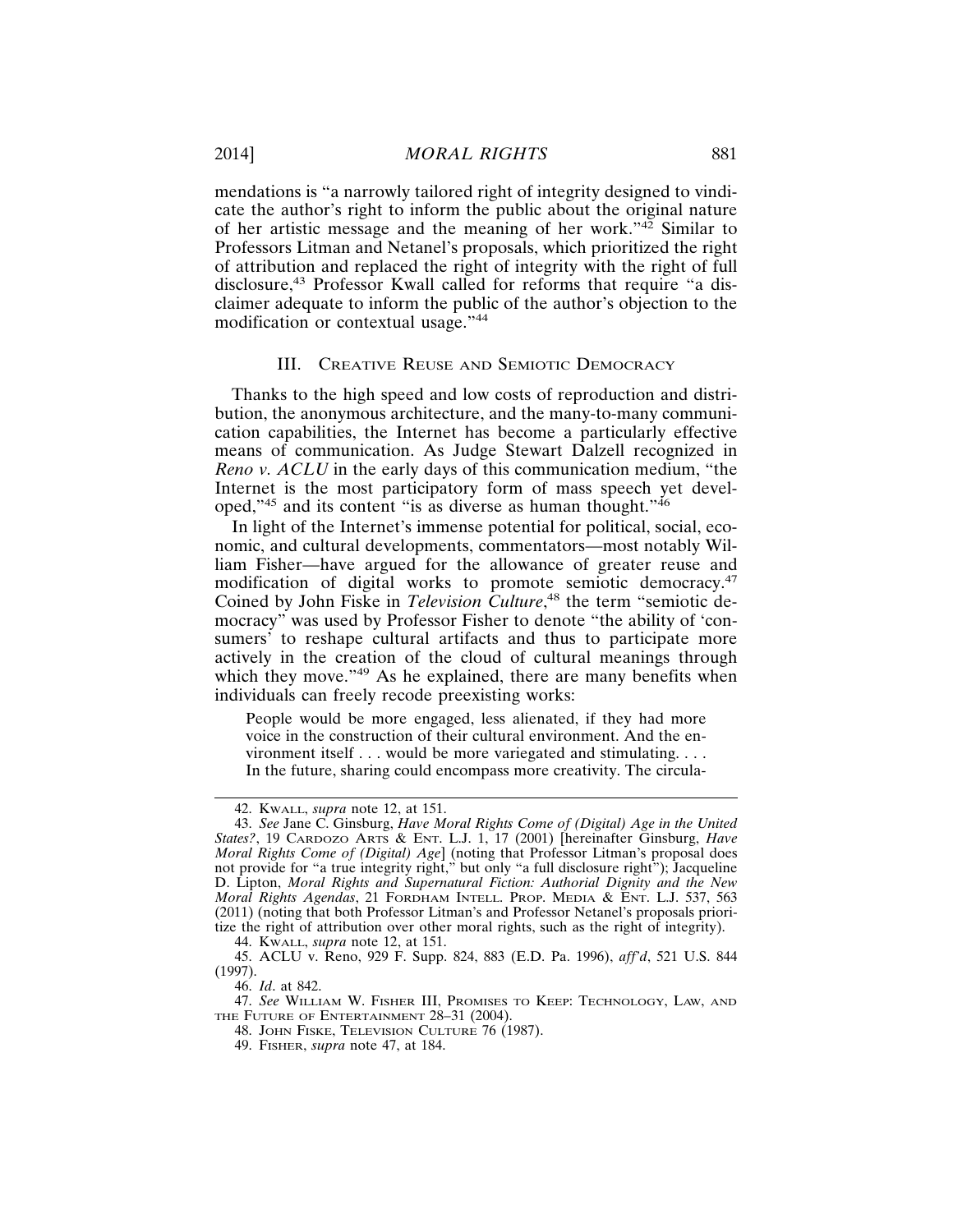tion of artifacts would include their modification, improvement, or adaptation. To some degree, at least, such habits could help ameliorate the oft-lamented disease of modern culture: anomie, isolation, hyper-individualism. Collective creativity could help us become more collective beings.<sup>50</sup>

The need to develop a semiotic democracy is particularly important today, when media ownership has become highly concentrated in a  $f_{\text{ew}}$  corporate oligopolies,<sup>51</sup> and users actively and frequently question the appropriateness of the existing copyright regime. Although the treatment of user-generated content remains a new issue and policymakers and commentators have yet to reach a consensus on the appropriate standards, the creation of this new type of content has undoubtedly inspired innovative thinking about the development, dissemination, and exploitation of creative works.<sup>52</sup> The need for usergenerated content to coexist with those the traditional entertainment industries develop has also raised important questions about the future development of the copyright and moral rights systems.<sup>53</sup>

In *Remix*, Lawrence Lessig passionately argued for the need to enable Internet users to remix preexisting works.<sup>54</sup> As he, Henry Jenkins, and others aptly pointed out, digital literacy in the future will go beyond texts to include other forms of creative media.<sup>55</sup> Remixes

53. *See* Peter K. Yu, *Digital Copyright and Confuzzling Rhetoric*, 13 VAND. J. ENT. & TECH. L. 881, 893–99 (2011) (discussing the ample and exciting opportunities YouTube has provided for disseminating both traditional and user-generated content and for shaping the development of copyright laws and user norms); Peter K. Yu, *Digital Copyright Reform and Legal Transplants in Hong Kong*, 48 U. LOUISVILLE L. REV. 693, 760 (2010) (noting the importance of the treatment of user-generated content to digital copyright reform).

54. *See* LAWRENCE LESSIG, REMIX: MAKING ART AND COMMERCE THRIVE IN THE HYBRID ECONOMY 76–82 (2008).

55. *See* HENRY JENKINS, CONVERGENCE CULTURE: WHERE OLD AND NEW ME-DIA COLLIDE 177 (2006) ("More and more literacy experts are recognizing that enacting, reciting, and appropriating elements from preexisting stories is a valuable and organic part of the process by which children develop cultural literacy."); LESSIG, *supra* note 54, at 68–76 (discussing the importance and effectiveness of remixing media content and how "these other forms of 'creating' [have become] an increasingly dominant form of 'writing'").

<sup>50.</sup> *Id*. at 31.

<sup>51.</sup> *See generally* BEN H. BAGDIKIAN, THE NEW MEDIA MONOPOLY (2004) (examining the increasing concentration of the media industries); ROBERT W. MCCHES-NEY, RICH MEDIA, POOR DEMOCRACY: COMMUNICATION POLITICS IN DUBIOUS TIMES (1999) (examining the adverse impact concentrated corporate control of media have on participatory democracy).

<sup>52.</sup> For discussions on the changes user-based creations and mass collaborations have brought to the innovation system, see generally CHRIS ANDERSON, FREE: THE FUTURE OF A RADICAL PRICE (2009); YOCHAI BENKLER, THE WEALTH OF NET-WORKS: HOW SOCIAL PRODUCTION TRANSFORMS MARKETS AND FREEDOM (2006); CLAY SHIRKY, COGNITIVE SURPLUS: CREATIVITY AND GENEROSITY IN A CONNECTED AGE (2010); CLAY SHIRKY, HERE COMES EVERYBODY: THE POWER OF ORGANIZING WITHOUT ORGANIZATIONS (2008); DON TAPSCOTT & ANTHONY D. WILLIAMS, WIKI-NOMICS: HOW MASS COLLABORATION CHANGES EVERYTHING (expanded ed. 2008).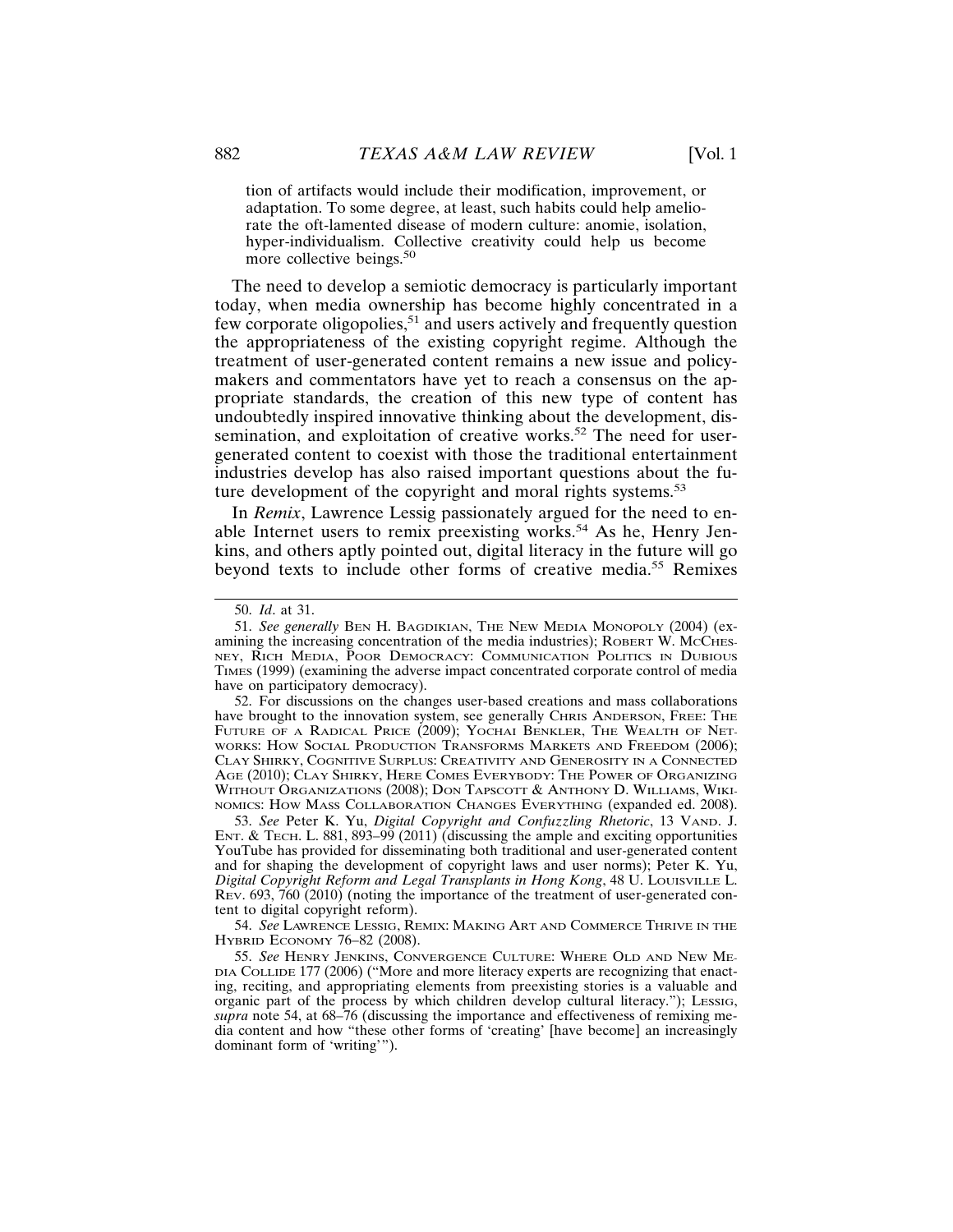therefore need to include not only texts, but also images, audio files, and video clips. As Professor Lessig eloquently wrote:

Text is today's Latin. It is through text that we elites communicate . . . . For the masses, however, most information is gathered through other forms of media: TV, film, music, and music video. These forms of "writing" are the vernacular of today. They are the kinds of "writing" that matters most to most.<sup>56</sup>

Thus, if society is to ensure that users in future generations can fully develop their creative, communicative, and intellectual capabilities or the various forms of literacy<sup>57</sup>—reforms to the copyright and moral rights systems are badly needed to provide greater flexibility for individuals to creatively reuse or modify preexisting works. Such reforms will also open up the possibilities for developing a different form of creativity that is "more collaborative and playful, less individualistic or hierarchical."<sup>58</sup>

Unfortunately, moral rights may stand in the way of efforts to promote greater semiotic democracy, digital literacy, or "expressive diversity."59 By conferring on authors what Robert Gorman described as an "aesthetic veto," $60$  moral rights have made it difficult and costly for users to obtain the needed permission to reuse or modify preexisting works. To begin with, determining whether and how authors should be compensated is challenging, especially when only a small, yet non–*de minimis* portion of the work has been used<sup>61</sup> or when the new work has become far more successful than the original one—economically or otherwise. Even Professor Fisher's attractive alternative compensation proposal does not completely address this problem.<sup>62</sup>

58. FISHER, *supra* note 47, at 31.

61. *See* Symposium, *Virtual Reality, Appropriation, and Property Rights in Art: A Roundtable Discussion*, 13 CARDOZO ARTS & ENT. L.J. 91, 94–97 (1994) (discussing the challenge posed by including small parts of copyright works into a larger conglomerate work).

62. *See* FISHER, *supra* note 47, at 199–258 (proposing to set up a governmentadministered system that compensates copyright holders for the commercial and noncommercial use of copyrighted works). Other commentators and organizations have also advanced similar proposals. See FRED VON LOHMANN, ELEC. FRONTIER FOUND., A BETTER WAY FORWARD: VOLUNTARY COLLECTIVE LICENSING OF MUSIC FILE SHARING (2004) (recommending that the recording industry adopt a voluntary collective licensing model similar to the one used by radio stations), *available at* http:// www.eff.org/files/eff-a-better-way-forward.pdf; DANIEL GERVAIS, APPLICATION OF AN EXTENDED COLLECTIVE LICENSING REGIME IN CANADA: PRINCIPLES AND ISSUES RELATED TO IMPLEMENTATION (2003) (calling for an extended collective licensing system in which copyright holders opt out of a peer-to-peer licensing system while

<sup>56.</sup> LESSIG, *supra* note 54, at 68.

<sup>57.</sup> *See* John Hartley, *Uses of YouTube, Digital Literacy and the Growth of Knowledge*, *in* JEAN BURGESS & JOSHUA GREEN, YOUTUBE: ONLINE VIDEO AND PAR-TICIPATORY CULTURE 126–43 (2009) (discussing YouTube in relation to the promotion of digital literacy).

<sup>59.</sup> *See* NETANEL, *supra* note 36, at 38–42 (discussing "expressive diversity").

<sup>60.</sup> Robert A. Gorman, *Federal Moral Rights Legislation: The Need for Caution*, 14 NOVA L. REV. 421, 424 (1990).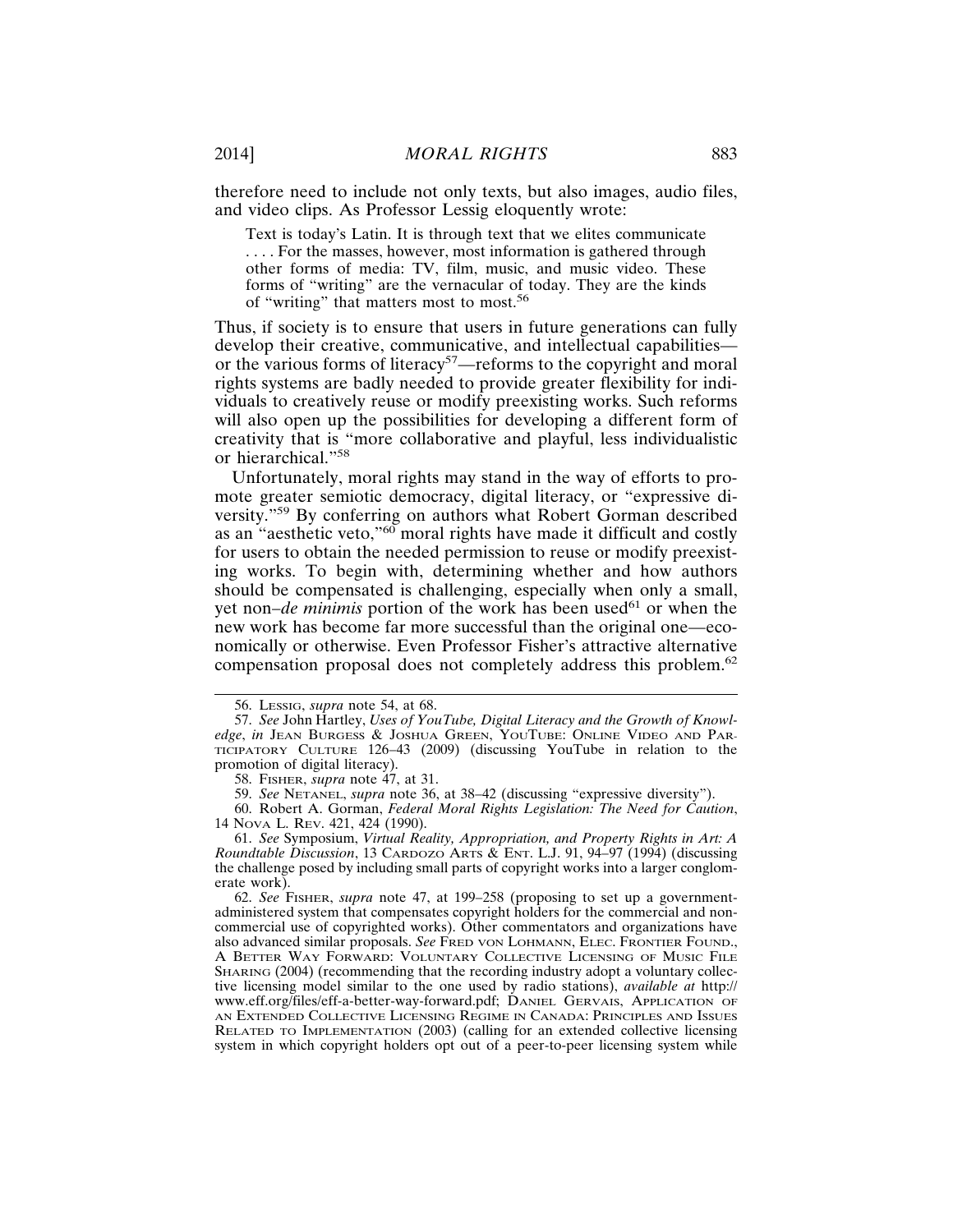As he conceded: "[S]emiotic democracy, like all forms of democracy, carries with it risks and costs. . . . There are ways . . . that these risks and costs could be substantially mitigated. But it is impossible to eliminate them altogether."<sup>63</sup>

More importantly, the protection of moral rights is not about pecuniary compensation. Rather, it speaks to creative control and artistic integrity. In her book, Professor Kwall underscored an important spiritual link between the author and her work. By protecting the author's meaning and message that the work embodies,<sup>64</sup> moral rights recognize the author's dignity interests<sup>65</sup> and the "inherent drive" that led her to create the work in the first place.<sup>66</sup> To a great extent, moral rights highlight an important "intrinsic dimension" of creativity that economic rights fail to recognize.<sup>67</sup>

Some authors and commentators have gone even further to analogize the relationship between the author and her work to the parentchild relationship,<sup>68</sup> an analogy Professor Kwall and Mira Sundara Rajan have independently endorsed.<sup>69</sup> As Gary Larson, the creator of

63. FISHER, *supra* note 47, at 37.

64. As Professor Kwall explained:

The concepts of a work's "meaning" and "message" . . . are related in that they are dependent upon the creator's subjective vision rather than the vision of the creator's audience, but these terms nonetheless embrace somewhat distinct ideas. The creator's meaning personifies what the work stands for on a level personal to the author, whereas the creator's message represents what the author is intending to communicate externally on a more universal level. A work's "meaning" therefore exemplifies the idea of "why I as the creator got involved in doing this work and what I see in it." In contrast, a work's "message" embodies the notion of "what I as creator expect others to see in it, and what I hope they'll take from it."

KWALL, *supra* note 12, at 2–3.

65. *See id*. at 4–5 (noting the need for the legal system to "safeguard[ ] authorship dignity").

66. *See id*. at 19 ("The intrinsic dimension focuses on creativity as a response to an inherent drive rather than simply as a quest for economic reward.").

67. *See id*. at 11–22 (discussing the "intrinsic dimension of human creativity").

68. "[A]n artist may identify with his works as with his children: prize them for their present character and not want that character changed." Henry Hansmann & Marina Santilli, *Authors' and Artists' Moral Rights: A Comparative Legal and Economic Analysis*, 26 J. LEGAL STUD. 95, 102 (1997).

69. Professor Kwall described the "spiritual" relationship between the author and her work:

[T]his relationship requires the author to infuse herself into her work, while simultaneously maintaining the appropriate distance and perspective so that

remaining inside on default), *available at* http://aix1.uottawa.ca/~dgervais/publica tions/extended\_licensing.pdf; Raymond Shih Ray Ku, *The Creative Destruction of Copyright: Napster and the New Economics of Digital Technology*, 69 U. CHI. L. REV. 263, 311–22 (2002) (proposing to impose statutory levies on Internet service subscriptions and the sales of computer, audio, and video equipment); Neil W. Netanel, *Impose a Noncommercial Use Levy to Allow Free Peer-to-Peer File Sharing*, 17 HARV. J.L. & TECH. 1 (2003) (offering a blueprint for the establishment of a "noncommercial use levy"); *see also* Peter K. Yu, *P2P and the Future of Private Copying*, 76 U. COLO. L. REV. 653, 704–15 (2005) (discussing these proposals).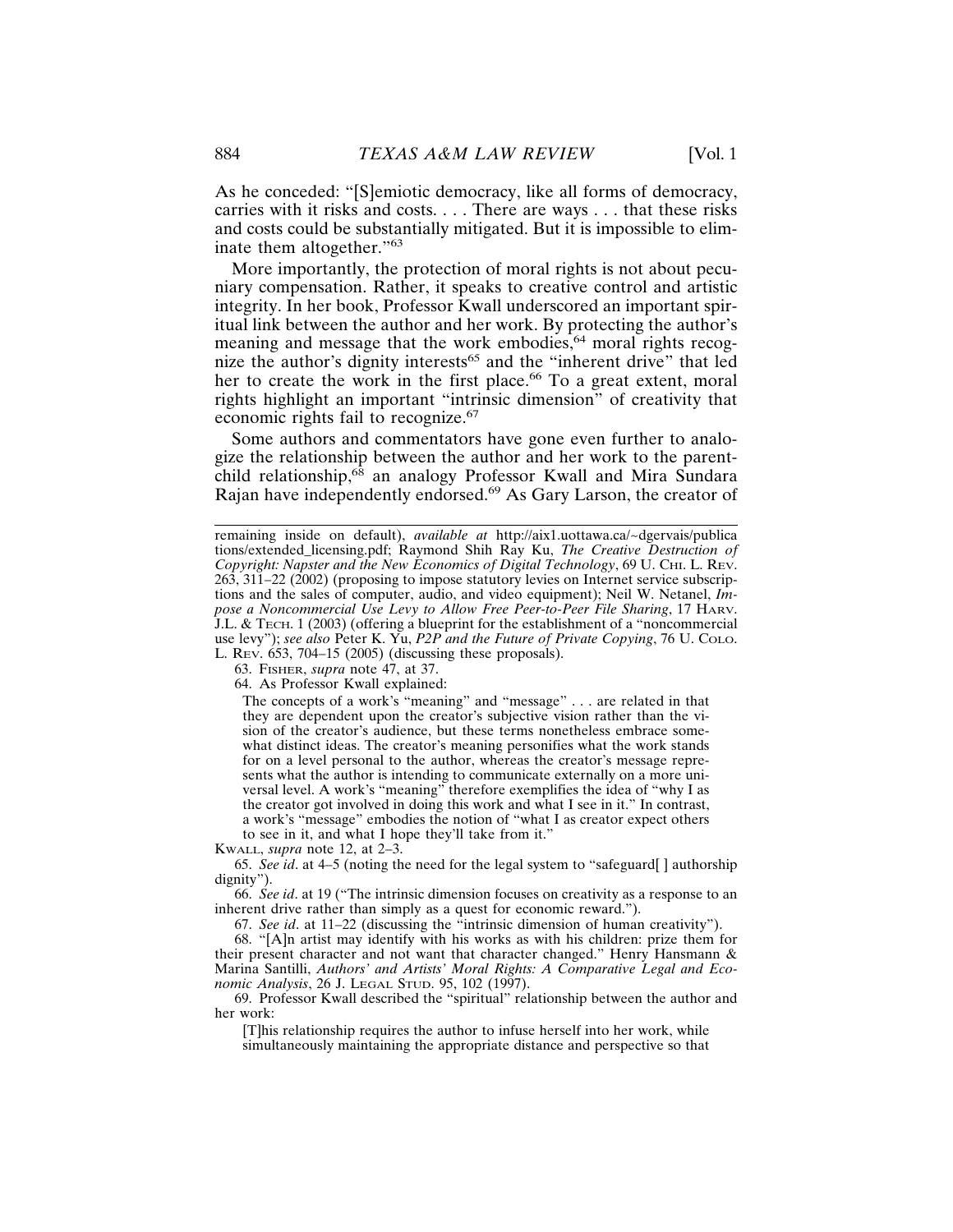*The Far Side Cartoons*, wrote in a cease-and-desist letter concerning the online reposting of his cartoons:

These cartoons are my "children," of sorts, and like a parent, I'm concerned about where they go at night without telling me. And, seeing them at someone's web site is like getting the call at 2:00 a.m. that goes, "Uh, Dad, you're not going to like this much, but guess where I am." I hope my explanation helps you to understand the importance this has for me, personally, and why I'm making this request. Please send my "kids" home. I'll be eternally grateful.<sup>70</sup>

Thus far, commentators have questioned the appositeness of the work-child analogy,<sup>71</sup> especially in situations where waivers or assignments are involved—such as in the United Kingdom<sup>72</sup> or in the case of cinematographic works.73 After all, parents are not supposed to sell

KWALL, *supra* note 12, at xiv (footnote omitted); SUNDARA RAJAN, *supra* note 16, at 9 ("The work could only have been produced by its author, and was considered to be a reflection of his unique personality. Accordingly, the work was practically an extension of the author himself—his 'spiritual child.'").

70. The letter is available at http://www.portmann.com/farside (last visited Oct. 12, 2010).

71. *See* WILLIAM PATRY, MORAL PANICS AND THE COPYRIGHT WARS 75 (2009) ("[A]t least in common law countries, including the United States, copyright is an economic right, not a moral right concerned with preserving an ongoing, intimate relationship between the author and the work. Acceptance of the parent-child metaphor would mean authors would not be permitted to sell or license their 'children.'"); Cory Doctorow, *In Praise of Fanfic*, LOCUS MAG., May 16, 2007, http://www.locusmag .com/Features/2007/05/cory-doctorow-in-praise-of-fanfic.html ("Writers can't ask readers not to interpret their work. You can't enjoy a novel that you haven't interpreted—unless you model the author's characters in your head, you can't care about what they do and why they do it. And once readers model a character, it's only natural that readers will take pleasure in imagining what that character might do offstage, to noodle around with it. This isn't disrespect: it's *active reading*.").

72. *See* Copyright, Designs and Patents Act, 1988, c. 48, § 87(2) (Eng.) ("Any of [the rights conferred by Chapter IV on moral rights] may be waived by instrument in writing signed by the person giving up the right.").

73. *See* JOHN T. CROSS, AMY LANDERS, MICHAEL MIRELES & PETER YU, GLOBAL ISSUES IN INTELLECTUAL PROPERTY LAW 132 (2010) (discussing the complications raised by the large number of authors involved in a cinematographic work); MICHAEL SPENCE, INTELLECTUAL PROPERTY 99–101 (2007) (discussing film copyright under U.K. copyright law); SUNDARA RAJAN, *supra* note 16, at 375–435 (discussing moral rights protection in relation to film and other collaborative works); Neil Netanel, *Alienability Restrictions and the Enhancement of Author Autonomy in United States and Continental Copyright Law*, 12 CARDOZO ARTS & ENT. L.J. 1, 27 (1994)

the work can emerge. Perhaps the best analogy to the type of relationship . . . is that of a parent and child. The parenting experience, perhaps one of the most humbling of all, requires the same delicate balance as that needed to produce highly creative works of authorship. Parents must learn when to become invested and when to take a step back and allow their offspring to grapple with life's challenges on their own. Moreover, both parents and authors know that their relationship with their "offspring" (both human and intangible) requires a strong degree of faith—not necessarily in God or a higher power, but faith in oneself as a creator, and in the vision of one's emerging work. Ultimately, this perspective places an equal degree of importance on the process of nurturing one's creation as it does on the ultimate product.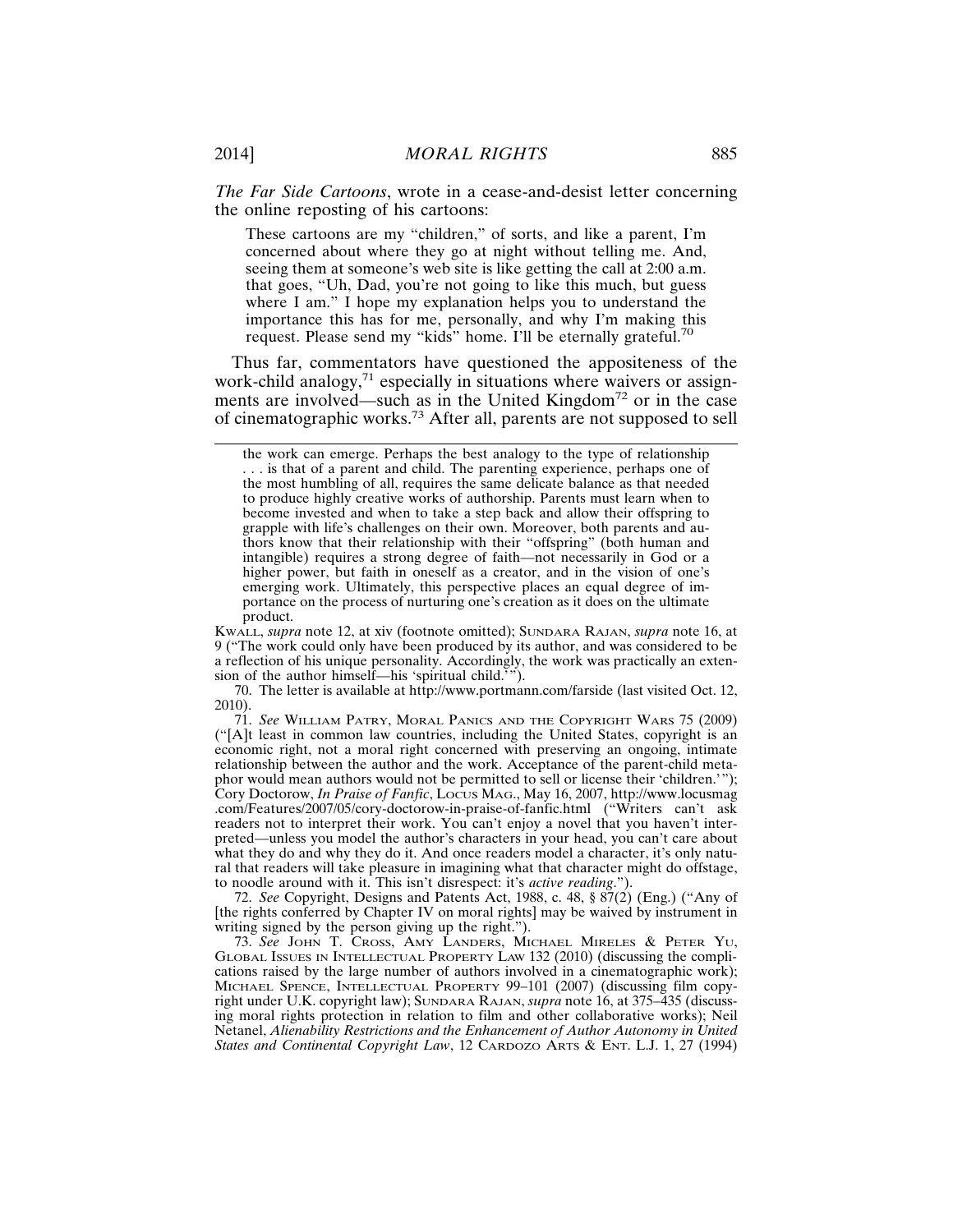or license their children.74 Notwithstanding these criticisms, many authors, undeniably, are personally attached to their creations.75 In fact, many authors find moral rights an important means to ensure the healthy growth of their "children."

Historically, moral rights served as a powerful legal device for authors to protect their "children" against what Anthony Trollope called "the book-selling leviathans."76 As George Wither, an English author, wrote emphatically in 1625:

For many of our moderne booksellers are but needlesse excrements, or rather vermine, . . . yea, since they take upon them to publish bookes contrived, altered and mangled at their own pleasures, without consent of the writers; and to change the name sometymes, both of booke and author (after they have been imprinted).<sup>77</sup>

Even today, *Author v. Copyright Holder*—or its licensees or assignees—remains "a common fact pattern in attribution disputes."78

As the public becomes more active in digital publishing and dissemination, however, moral rights will precipitate more disputes between authors and users. Consider, for example, the incident surrounding the unauthorized release of an incomplete draft of Stephanie Meyer's *Midnight Sun*. 79 Written by the bestselling author of the *Twilight Saga*, the book seeks to retell the story in the series' first book from the perspective of Edward Cullen, the vampire love interest of Bella Swan, the series' heroine.

When Meyer was halfway through the writing project, she circulated drafts to a number of people for various reasons, not the least of which being her eagerness to help those working on the film produc-

76. ANTHONY TROLLOPE, AN AUTOBIOGRAPHY 308 (Michael Sadleir & Frederick Page eds., 1980).

77. GILLIAN DAVIES, COPYRIGHT AND THE PUBLIC INTEREST 22–23 (2d ed. 2002).

78. Hughes, *Fixing Copyright*, *supra* note 18, at 674.

79. *See* Lipton, *supra* note 43, at 556–58 (discussing the incident). Thanks to Jacqueline Lipton for first bringing the incident to the Author's attention. *See* Jacqui Lipton, *Digital Copyright Law: What Authors Want. . . .* , MADISONIAN.NET (Oct. 19, 2009), http://madisonian.net/2009/10/19/digital-copyright-law-what-authors-want/.

<sup>(</sup>noting that "the French and German Acts contain special provisions that sharply limit the right in the area of film production"); Rigamonti, *supra* note 2, at 365 ("In Germany, a separate statutory regime was established for motion pictures and for works used in the production of motion pictures.").

<sup>74.</sup> *See* PATRY, *supra* note 71, at 75.

<sup>75.</sup> *See* Christopher J. Buccafusco & Christopher Jon Sprigman, *The Creativity Effect*, 78 U. CHI. L. REV. 31 (2011) (providing the results of an experiment demonstrating that intellectual property transactions are subject to a creativity effect—"a valuation anomaly . . . that may affect the way in which the originators of creative works assign value to their creations"); Christopher J. Buccafusco & Christopher Jon Sprigman, *Valuing Intellectual Property: An Experiment*, 96 CORNELL L. REV. 1 (2010) (providing the results of an experiment demonstrating that a substantial valuation asymmetry exists between creators and purchasers of intellectual property, with creators valuing their work more than twice as highly as potential buyers do).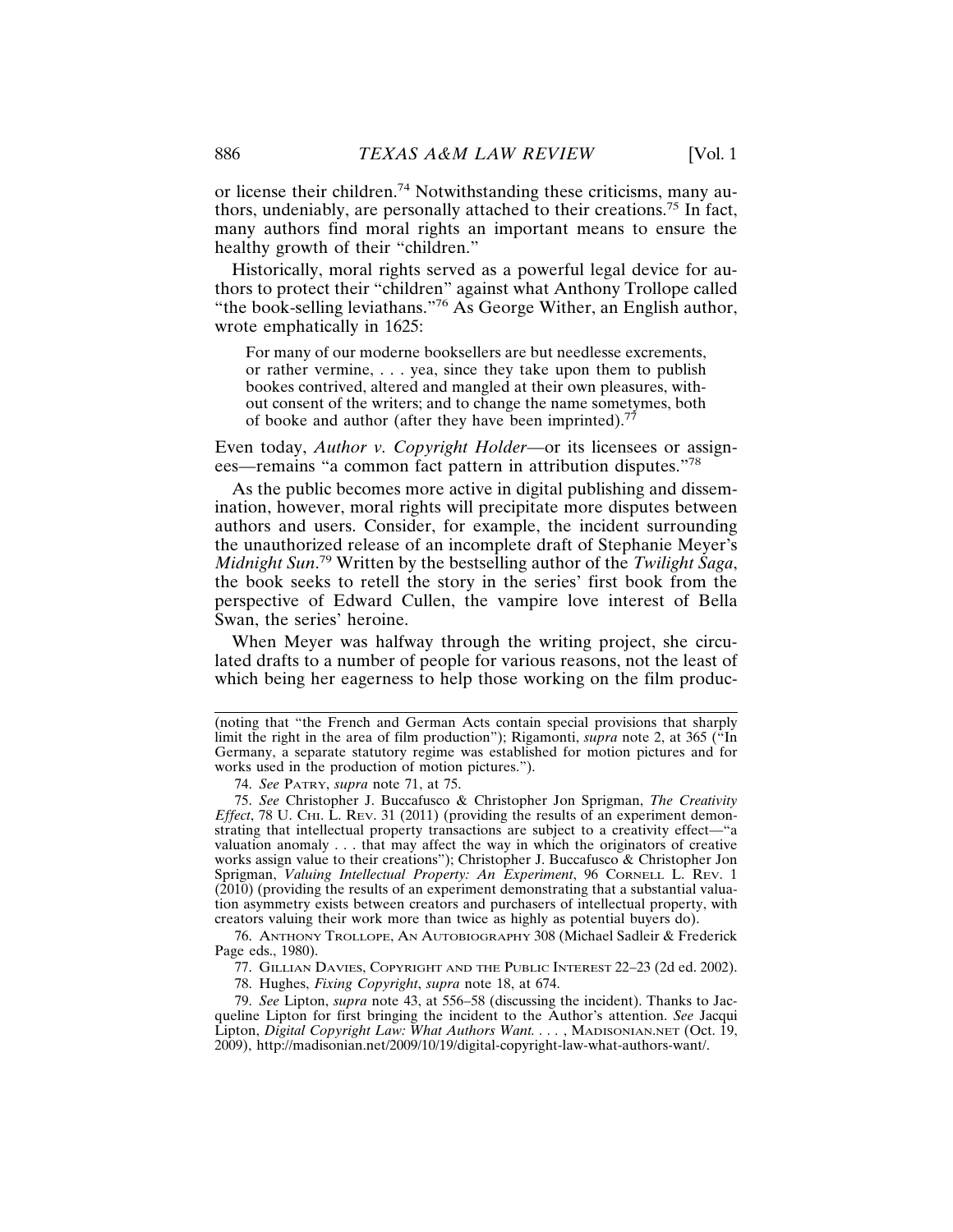tion of *Twilight* to better understand her characters.<sup>80</sup> One of these drafts, unfortunately, was leaked onto the Internet. As a result, the author received—both directly and indirectly (via the Internet)—a large number of comments from readers about what they liked or disliked about the draft. Frustrated by the experience, Meyer eventually posted the incomplete draft onto her official website and indefinitely suspended the project.

As she implied in her posted explanation, her concern was not so much about free riding or the lack of monetary compensation. After all, readers may still want to buy the finished product even if an incomplete unauthorized draft has been posted onto the Internet.<sup>81</sup> Novels are experience goods; readers want more than mere information about the plots, characters, dialogues, and most certainly the ending. Rather, Meyer was frustrated by the lack of artistic control over her work and the manuscript's ill-timed disclosure. More importantly, she was disappointed by her inability to continue with the project and complete it to her satisfaction. As she wrote:

I did not want my readers to experience *Midnight Sun* before it was completed, edited and published. I think it is important for everybody to understand that what happened was a huge violation of my rights as an author, not to mention me as a human being. As the author of the *Twilight Saga*, I control the copyright and it is up to the owner of the copyright to decide when the books should be made public; this is the same for musicians and filmmakers. . . . My first feeling was that there was no way to continue. Writing isn't like math; in math, two plus two always equals four no matter what your mood is like. With writing, the way you feel changes everything. If I tried to write *Midnight Sun* now, in my current frame of mind, James [a tracker vampire who wanted to hunt Bella for sport] would probably win and all the Cullens would die, which wouldn't dovetail too well with the original story. In any case, I feel too sad about what has happened to continue working on *Midnight Sun*, and so it is on hold indefinitely.<sup>82</sup>

While receiving comments from readers might be helpful to authors after they have completed their work, the untimely release of the in-

*Id*. at 558.

<sup>80.</sup> *See* Lipton, *supra* note 43, at 556.

<sup>81.</sup> As Professor Lipton explained:

Meyer could potentially . . . suffer economic harm if an early draft of her manuscript is available online and she later commercially publishes an official version. It is conceivable that someone might read the version available online, decide they do not like it, and not bother to buy the final version, when otherwise they may have bought it. Of course, it is equally possible and probably more likely—that her fans would have been titillated by the online draft into buying the final published version to see what happens next and perhaps to compare the early draft with the final product.

<sup>82.</sup> *Midnight Sun: Edward's Version of Twilight*, STEPHENIEMEYER.COM (Aug. 28, 2008), http://www.stepheniemeyer.com/midnightsun.html.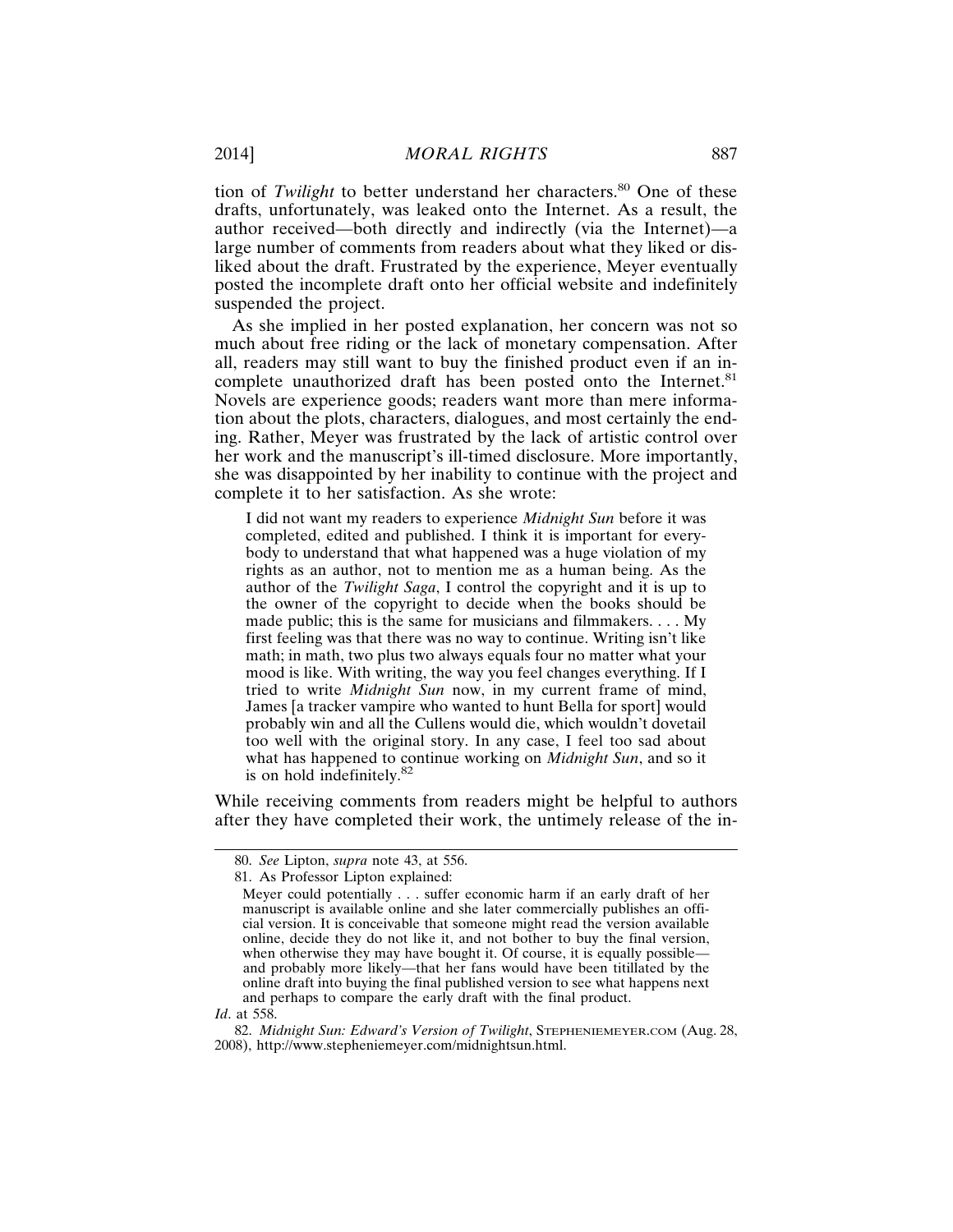complete draft and the resulting comments disrupted Meyer's creative process. The comments she read or heard about inevitably will color the work she is eventually to create (if she continues at all). Indeed, there is a very strong likelihood that the finished product will be quite different from what she originally intended.

Finally, violations of moral rights affect more than authors. Third parties can have strong interests in preserving the work and stabilizing its social and cultural meanings. In their economic analysis of moral rights, Henry Hansmann and Marina Santilli explained how damage to the integrity of one work could generate negative externalities on owners of the author's other works as well as the public at large.<sup>83</sup> Justin Hughes also explored in great depth the oft-overlooked audience interests in creative works. $84$  As he pointed out, in some situations, "the utility derived by passive non-owners from the stability of propertized cultural objects [may be] greater than the utility that would accrue to non-owners who want to recode cultural objects so much that those non-owners need to be freed from existing legal constraints."85 In those situations, recoding seems inappropriate, and moral rights will be needed to prevent unwanted recoding.

## IV. LIBERATIVE REUSE AND DEMOCRACY

While the Internet and the development of user-generated content are important to societies in general, they become critically important to countries with heavy information control. In China, for example, "[t]he growth of the Internet, in tandem with other technologies such as short messaging services, has . . . engendered a phenomenon of increasingly relevant 'public opinion' . . . , where incidents not necessarily prioritized by traditional media receive national attention and

<sup>83.</sup> *See* Hansmann & Santilli, *supra* note 68, at 105–07.

<sup>84.</sup> *See generally* Justin Hughes, *"Recoding" Intellectual Property and Overlooked Audience Interests*, 77 TEX. L. REV. 923 (1999).

<sup>85.</sup> *Id*. at 928. Nonetheless, the audience may not always want these objects to have stabilized meanings. As Professor Sundara Rajan pointed out, in some non-Western cultures, the audience may take on the active role of an aesthetic participant:

The idea of the audience as aesthetic participant may be somewhat unfamiliar to Western "high" culture. However, it is an ancient and well-established principle in cultures of the East. The Sanskrit term, "*rasa*," describes the ecstatic essence of the creative moment, and it is made possible by the shared experience of artist and audience. The idea is beautifully explained by Bharata, the fabled author of the Sanskrit treatise on classical performance known as the *Natya Shastra*: "Born in the heart of the poet, [aesthetic experience] flowers as it were in the actor and bears fruit in the spectator. All three in the serene contemplation of the work, form in reality a single knowing object fused together.

SUNDARA RAJAN, *supra* note 16, at 21–22 (footnotes omitted). Indeed, "[b]y enabling a physical *rapprochement* between author and audience, through engagement with the work, digital technology supports the possibility of a new and closer relationship between them." *Id*. at 22.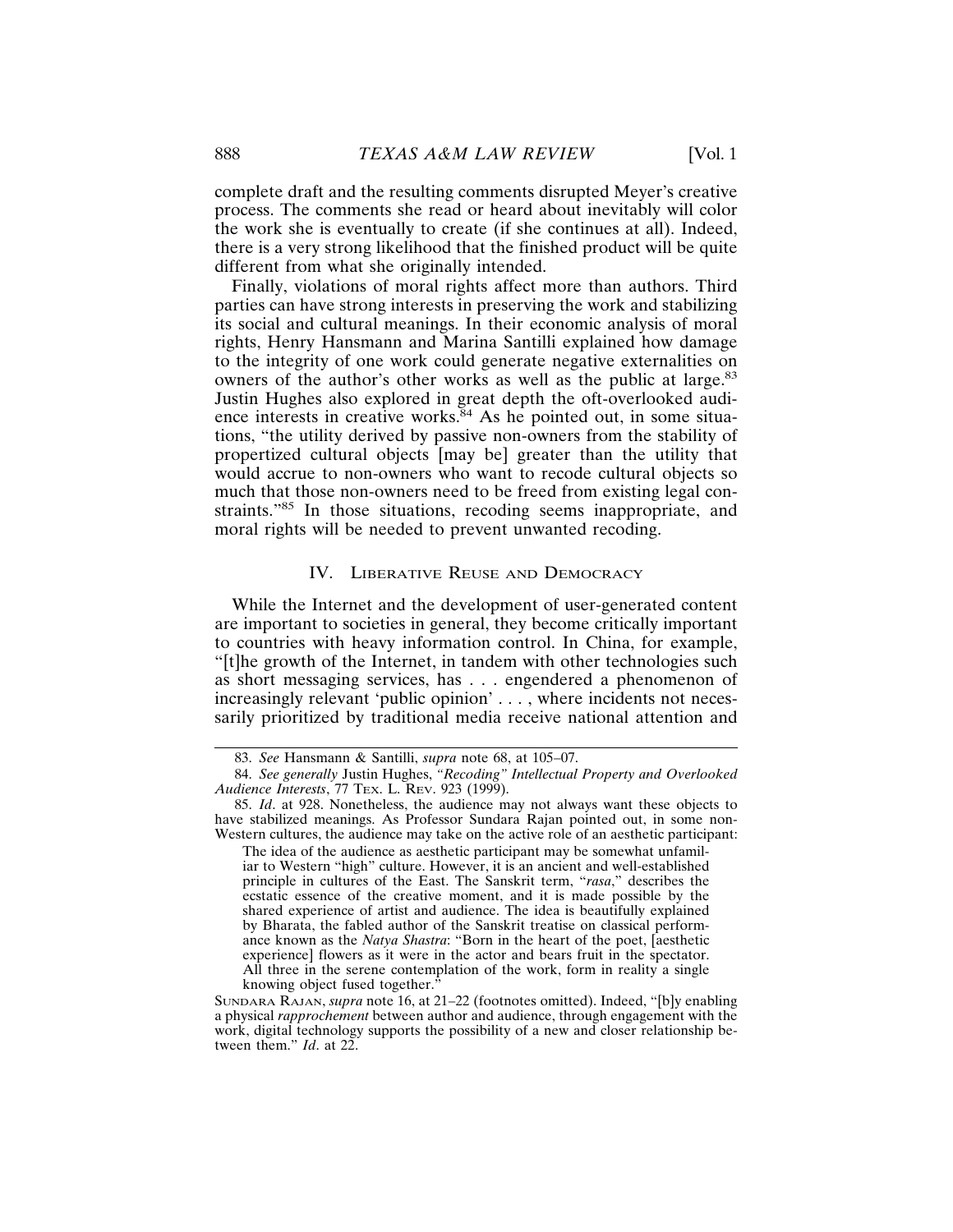frequently lead to calls for government action and response."86 The Internet has also provided users with information about the way of life in other countries, thereby enabling them to make informed judgment about possibilities of life.<sup>87</sup>

More importantly, Internet communication carries with it texts, images, audio files, and video clips that enable users to explore new perspectives and worldviews. As Marci Hamilton pointed out in an important article about art speech, art is subversive by nature and has transformative potential.88 It enables us to experience unfamiliar worlds and thereby gain new insights into the prevailing status quo.<sup>89</sup> Even better, art is also safe, and it helps us experience new worldviews without the attendant risks of living in an alternative universe or the need to push for political or social change.<sup>90</sup> As Professor Hamilton explained:

Through the imagination, art evinces what purely didactic speech cannot—the "sensation" of an experience never had, a world never seen. Conjuring up that which has not been experienced, it poses a challenge to the participant's preconceived and preordained world view. At a level similar to empathy . . . the imagination takes one beyond one's preexisting conceptions and intuitions about life, power, and reality. The aesthetic experience does not occur at the level of the semantic but rather the imaginary; thus, to be conceptually available, it must always be translated into the semantic. Art does not challenge existing reality by posing counterfactuals. Nor is the work of art a representation of "concepts of reality" or a copy of reality. Instead, it creates the condition for imaginatively living through a different world altogether. Two phenomena occur simultaneously within the participant's experience of art: (1) the recognition of preexisting world views, and (2) the act of defamiliarization, the distancing of oneself from one's assumptive world view. They

<sup>86.</sup> *China (Including Hong Kong)*, *in* ACCESS DENIED: THE PRACTICE AND POL-ICY OF GLOBAL INTERNET FILTERING 265 (Ronald Deibert et al. eds., 2008).

<sup>87.</sup> *See* Peter K. Yu, *Bridging the Digital Divide: Equality in the Information Age*, 20 CARDOZO ARTS & ENT. L.J. 1, 23 (2002) [hereinafter Yu, *Bridging the Digital Divide*] ("Bridging the global digital divide . . . would facilitate the flow of information from the less developed countries to the developed countries, and vice versa. Such an effort would enable citizens and businesses in the developed countries to make more informed decisions about matters concerning foreign countries and the global community.").

<sup>88.</sup> *See generally* Marci A. Hamilton, *Art Speech*, 49 VAND. L. REV. 73 (1996) (positing a theory that art performs a singular function in providing the means of challenging government).

<sup>89.</sup> *See id*. at 86–96 (discussing how art enables the participant to recognize preexisting worldviews and distance oneself from one's assumptive worldview through the act of defamiliarization).

<sup>90.</sup> *See id*. at 76 ("Art permits individuals to experience alternative worlds, thereby providing an efficient and effective means of testing the status quo without risk.").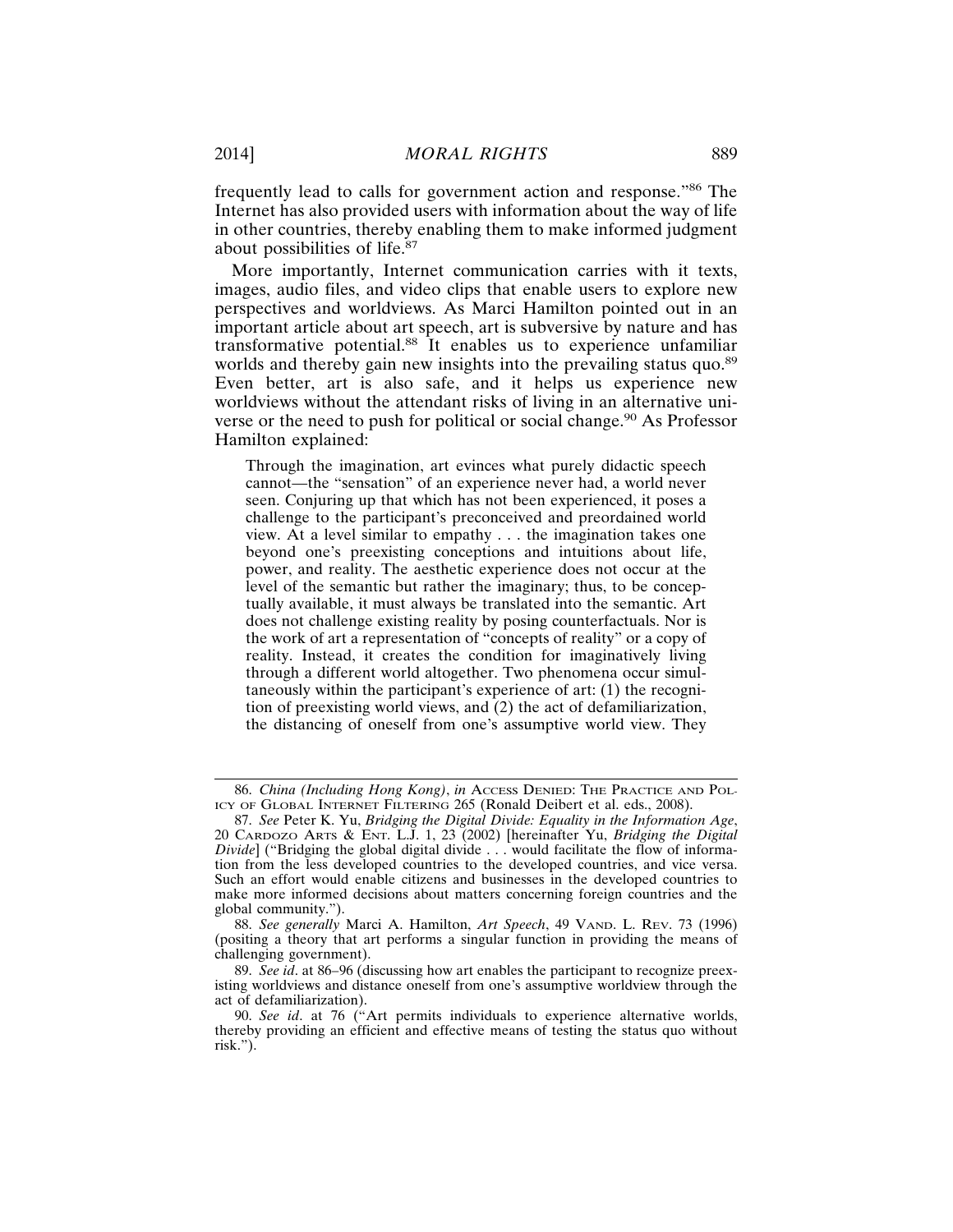operate together to create a reorientation experiment, the commitment-free experiencing of a perspective different from one's own.<sup>91</sup>

Given art's ability to challenge the status quo, Taliban Afghanistan imposed a complete ban on the Internet.<sup>92</sup> Other countries—including both democratic and authoritarian regimes—have also introduced content regulations to control or temper with the digital environment.<sup>93</sup>

Although government censorship, thus far, has been widely covered both by the Western press and in academic literature, the potential barrier copyright and moral rights pose to Internet freedom is sparsely addressed. In fact, despite evidence to the contrary,<sup>94</sup> the public at large in the West seemed greatly surprised when intellectual property rights were used as a pretext for human rights abuse and civil liberties violations. In September 2010, *The New York Times* published a detailed report on the complaints by an outspoken Siberian environmental activist group about how Russian authorities, in the name of protecting Microsoft's copyrighted software, had confiscated their computers as well as those of other advocacy groups and opposition newspapers.95 That report generated a spirited—and for rights holders, highly unwanted—public debate about the need to re-examine intellectual property protection and enforcement through the lens of corporate social responsibility.<sup>96</sup> *The New York Times* report and the ensuing debate eventually led Microsoft to publicly announce a new plan to provide blanket licenses to advocacy groups and media outlets,

<sup>91.</sup> *Id*. at 87–88 (footnotes omitted).

<sup>92.</sup> *See* Yu, *Bridging the Digital Divide*, *supra* note 87, at 37–38 (discussing the ban the Taliban regime in Afghanistan imposed upon television and the Internet).

<sup>93.</sup> *See* Peter K. Yu, *Six Secret (and Now Open) Fears of ACTA*, 64 SMU L. REV. 975, 1050–59 (2011) (discussing how the establishment of the Anti-Counterfeiting Trade Agreement by developed and like-minded countries has greatly undermined the protection of free speech, free press, privacy, and other civil liberties throughout the world).

<sup>94.</sup> *See* William P. Alford, *Making the World Safe for What? Intellectual Property Rights, Human Rights and Foreign Economic Policy in the Post-European Cold War World*, 29 NYU J. INT'L L. & POL. 135, 144-45 (1997) (noting that the U.S. coercive trade policy provided China with "a convenient legitimization" for its repressive measures while constraining the United States's capacity to complain about such actions); Peter K. Yu, *Three Questions that Will Make You Rethink the U.S.-China Intellectual Property Debate*, 7 J. MARSHALL REV. INTELL. PROP. L. 412, 424–32 (2008) (discussing how the United States's foreign intellectual property policy has greatly undermined its efforts to promote free flow of information and ideas in China).

<sup>95.</sup> Clifford J. Levy, *Using Microsoft, Russia Suppresses Dissent*, N.Y. TIMES, Sept. 12, 2010, at A1.

<sup>96.</sup> *See generally* REBECCA MACKINNON, CONSENT OF THE NETWORKED: THE WORLDWIDE STRUGGLE FOR INTERNET FREEDOM 115–65 (2012) (discussing how the failure of Internet companies to be socially responsible and accountable has eroded the Internet's democratic potential).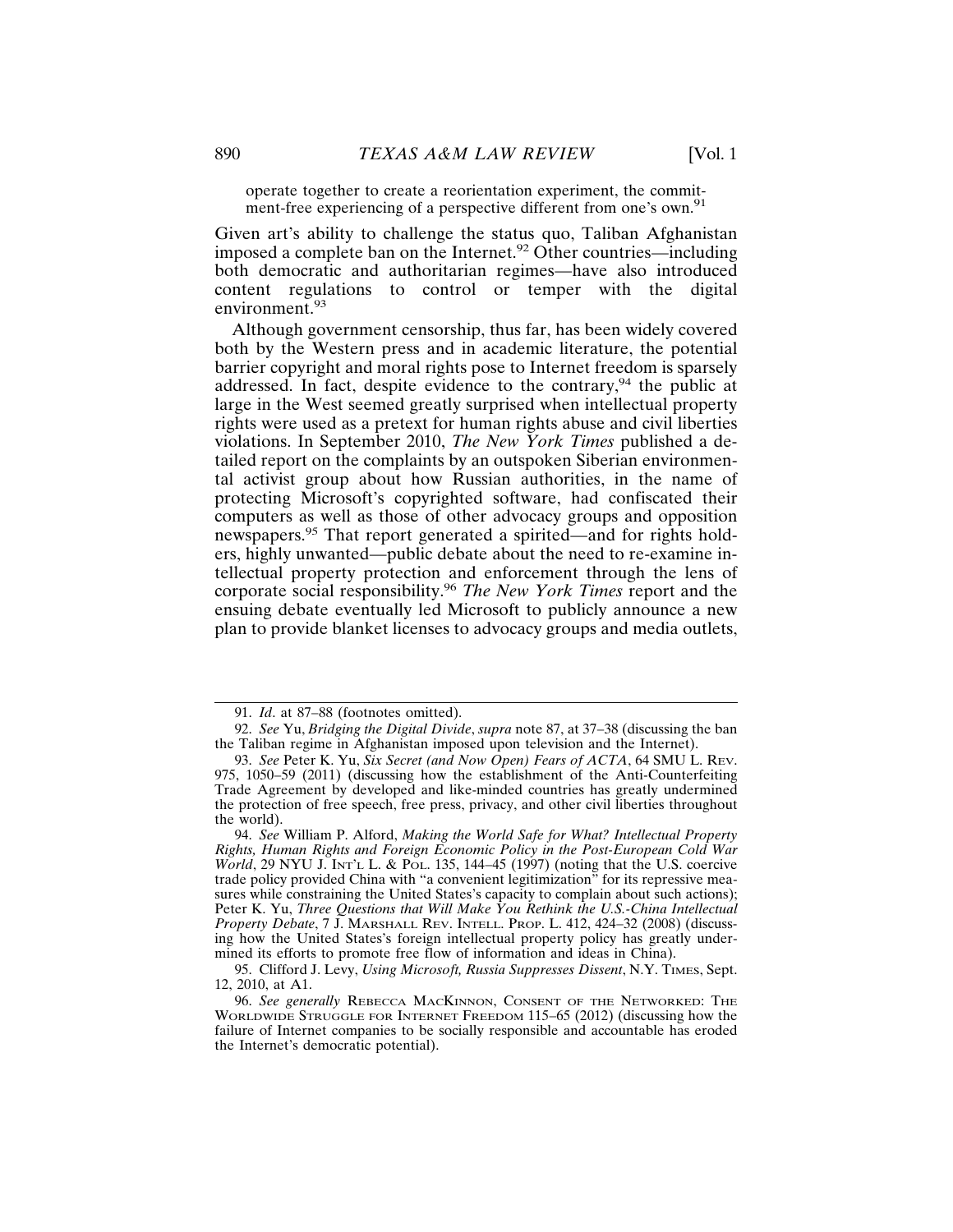thereby distancing itself from repressive authorities that have misused intellectual property rights to suppress or silence dissent.<sup>97</sup>

In a recent article, I discussed how the balance of the copyright system needs to be adjusted to reflect the different social conditions in countries where information flows are heavily regulated $98$ —a point Neil Netanel also observed.99 In countries with heavy censorship, for example, Internet users often will need to reuse, without permission, materials previously approved by censors or that are only available abroad. To provide an alternative source of information, they may need to repost copyrighted stories, videos, or photos that otherwise would not have been available. They may also need to repurpose preexisting materials to address issues that they otherwise cannot discuss because of government censorship.

In repressive societies, parodies, satires, coded words, euphemisms, and allusions to popular culture remain dominant vehicles of communication.100 Materials that are seemingly unrelated to the intended original message are often used to create associations, build in tacit meanings, provide emotional effects, and ultimately avoid censorship. Whether it is a remix of video clips from Western movies, the synchronization of contents to rock 'n roll songs, or the modification of news reports from foreign media, repurposed contents carry within them rich "hidden transcripts" that provide important social commentary.101

Although we sometimes distinguish works that are of public interest—such as news stories—from those that are created for commercial or entertainment purposes, this type of distinction is usually unhelpful in countries where circulation of information is limited. Entertainment products that are uncontroversial, highly commercial, and seemingly frivolous could easily contain useful political information. It is indeed not uncommon to find Hollywood movies or American television programs portraying different forms of government, the need for checks

100. *See* Ashley Esarey & Qiang Xiao, *Below the Radar: Political Expression in the Chinese Blogosphere*, 48 ASIAN SURV. 752 (2008) (discussing the use of parodies, satires, coded words, euphemisms, and allusions to popular culture in communication in repressive societies).

<sup>97.</sup> *See* Clifford J. Levy, *Microsoft Changes Policy amid Criticism It Backed Suppression of Dissent in Russia*, N.Y. TIMES, Sept. 14, 2010, at A4.

<sup>98.</sup> Peter K. Yu, *Promoting Internet Freedom Through the Copyright System*, EJOURNAL USA, June 2010, at 7, *available at* http://iipdigital.usembassy.gov/st/english/ publication/2010/07/20100727141034enelrahc5.498904e-02.html#axzz2x86oqpEH.

<sup>99.</sup> *See* Neil Weinstock Netanel, *Asserting Copyright's Democratic Principles in the Global Arena*, 51 VAND. L. REV. 217, 277–78 (1998) (arguing that "copyright should be carefully tailored to give greater potency to its support of democratization and to minimize the barriers that it may pose under various local conditions" and that "it may be more conducive to democratic development to allow for a good measure of compulsory licensing, with royalties set to enable widespread access, while also providing some remuneration to copyright owner").

<sup>101.</sup> JAMES C. SCOTT, DOMINATION AND THE ARTS OF RESISTANCE: HIDDEN TRANSCRIPTS (1992).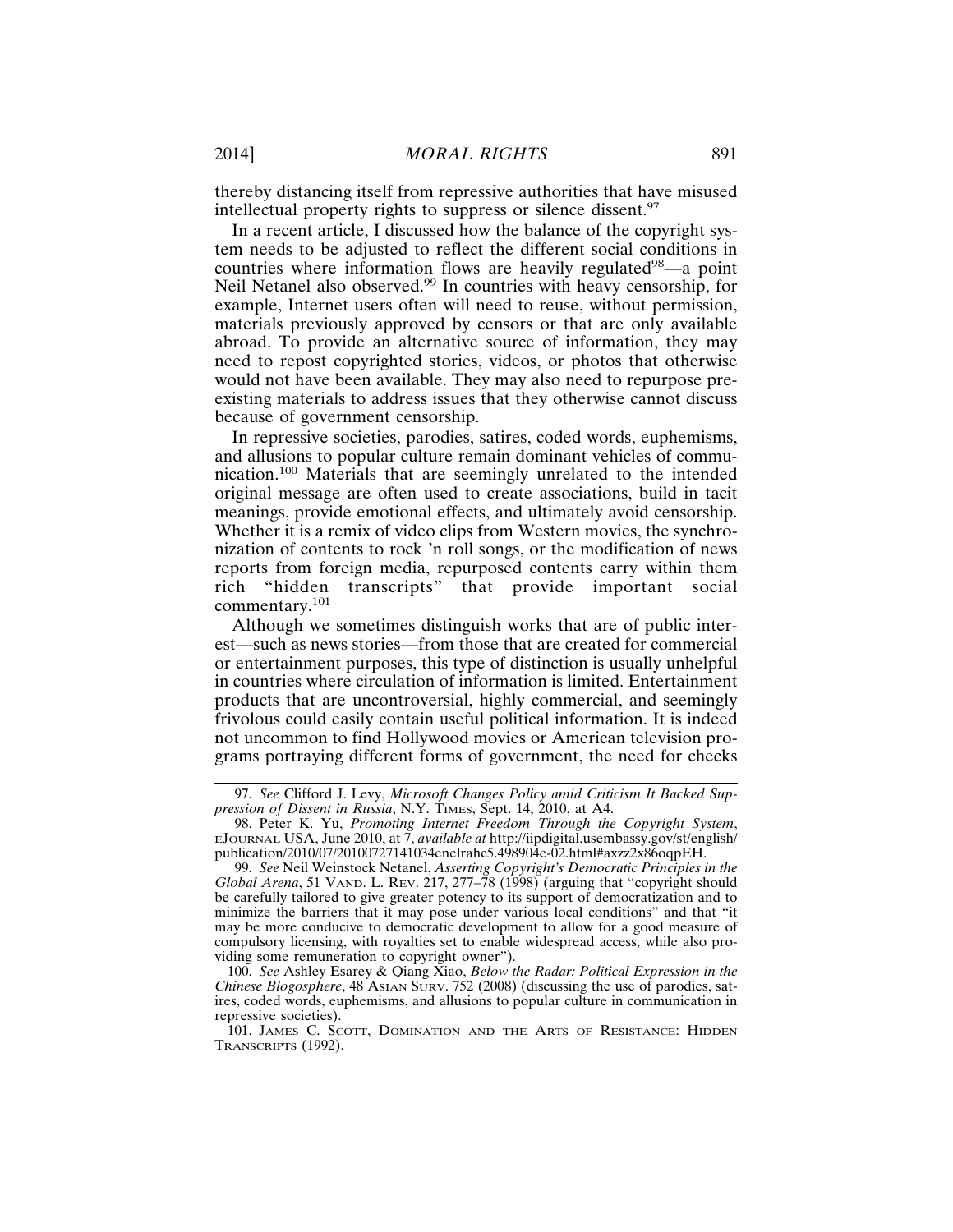and balances or separation of powers, and the protection of constitutional rights and civil liberties.<sup>102</sup> While these commercial products may have been created to provide entertainment, in some countries they also supply an important window to the outside world.<sup>103</sup>

Furthermore, the creative reuse and modification of preexisting materials can help promote the development of a vibrant democratic culture, which in turn can affect a country's political future. As Jack Balkin observed with respect to digital speech:

A democratic culture is the culture of widespread "ripping, mixing, and burning," of nonexclusive appropriation, innovation, and combination. It is the culture of routing around and glomming on, the culture of annotation, innovation, and bricolage. Democratic culture . . . makes use of the instrumentalities of mass culture, but transforms them, individualizes them, and sends what it produces back into the cultural stream. In democratic culture, individuals are not mere consumers and recipients of mass culture but active appropriators.104

103. Commentators noted the significant influence of Western popular culture on the former Soviet Union and Eastern Europe. As a retired foreign service officer observed:

From foreign films, Soviet audiences learned that people in the West did not have to stand in long lines to purchase food, did not live in communal apartments, dressed fashionably, owned cars, and enjoyed many conveniences not available in the Soviet Union. Through foreign films—European as well as American—they were able to see aspects of life in the West that contradicted the negative views promulgated by the Soviet media. Audiences were not so much listening to the soundtrack or reading the subtitles as watching the doings of people on the screen—in their homes, in stores, on streets the clothes they wore, and the cars they drove. Such details, which showed how people lived in the West, were very revealing for Soviet audiences.

Yale Richmond, *Cultural Exchange and the Cold War: How the Arts Influenced Policy*, 35 J. ARTS MGMT., L. & SOC'Y 239 (2005); *accord* DEBORA J HALBERT, THE STATE OF COPYRIGHT: THE COMPLEX RELATIONSHIP OF CULTURAL CREATION IN A GLOBALIZED WORLD 87 (2014) ("[Western] television programs cracked the statesponsored cultural projects of the Soviets by providing a visual representation of another possible world. They also captured their audiences with the soap opera qualities of *Dallas*, where everyone wanted to know who shot J.R., and the adventures of Michael Knight and his intelligent car."); Marci A. Hamilton, *The TRIPS Agreement: Imperialistic, Outdated, and Overprotective*, 29 VAND. J. TRANSNAT'L L. 613, 619 (1996) ("After the Berlin Wall fell, some said that East Germany fell because the East Germans were enthralled with the ethos and consumer goods viewed every Friday night on the U.S. television show 'Dallas.'").

104. Jack M. Balkin, *Digital Speech and Democratic Culture: A Theory of Freedom of Expression for the Information Society*, 79 NYU L. REV. 1, 45 (2004) (footnote omitted).

<sup>102.</sup> The three prequels to *Star Wars*, for example, are filled with issues concerning corruption, slavery, federalism, democracy, racial tension, and the American government. STAR WARS: EPISODE I—THE PHANTOM MENACE (Twentieth Century Fox 1999); STAR WARS: EPISODE II—ATTACK OF THE CLONES (Twentieth Century Fox 2002); STAR WARS: EPISODE III—REVENGE OF THE SITH (Twentieth Century Fox 2005).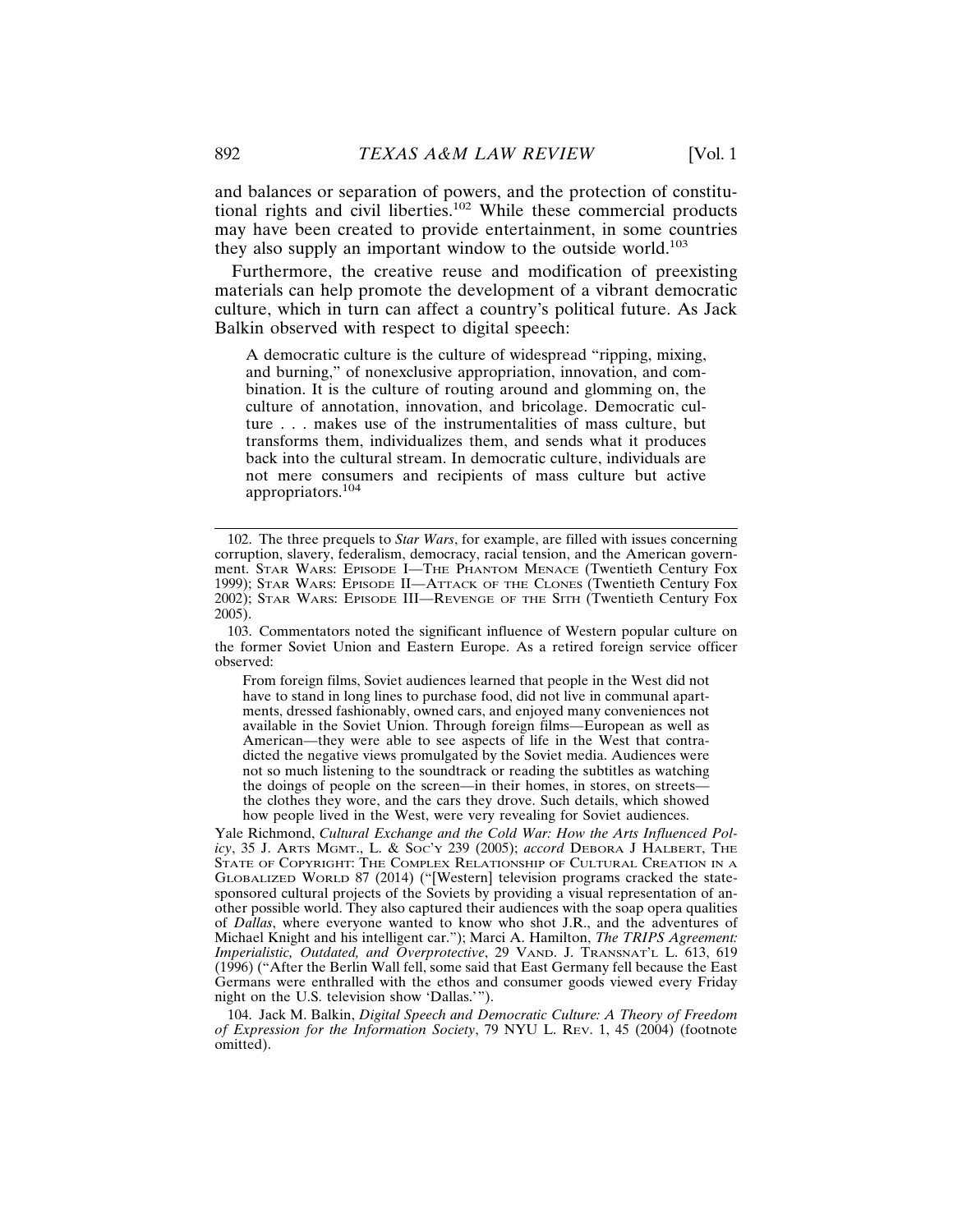Creative reuse and modification of preexisting materials are therefore highly valuable to society. They ensure that "[e]veryone—not just political, economic, or cultural elites—ha[ve] a fair chance to participate in the production of culture, and in the development of the ideas and meanings that constitute them and the communities and subcommunities to which they belong."<sup>105</sup>

While the need to realize this democratic culture is not new, and such realization draws on the socio-political foundations free speech has helped build,<sup>106</sup> digital technologies "change the social conditions" in which people speak . . . [and therefore] bring to light features of freedom of speech that have always existed in the background but now become foregrounded."107 As Professor Balkin forcefully argued, democratic cultural participation is important for two reasons:

First, culture is a source of the self. Human beings are made out of culture. A democratic culture is valuable because it gives ordinary people a fair opportunity to participate in the creation and evolution of the processes of meaning-making that shape them and become part of them; a democratic culture is valuable because it gives ordinary people a say in the progress and development of the cultural forces that in turn produce them.

Second, participation in culture has a constitutive or performative value: When people are creative, when they make new things out of old things, when they become producers of their culture, they exercise and perform their freedom and become the sort of people who are free. That freedom is something more than just choosing which cultural products to purchase and consume; the freedom to create is an active engagement with the world.<sup>108</sup>

Thus, in countries where information flows are heavily controlled, *creative* reuse can actually become *liberative* reuse. Such reuse enables the development of not only semiotic democracy, but democracy in general.

*Id*. at 34.

107. *Id*. at 2. 108. *Id*. at 35.

<sup>105.</sup> *Id*. at 4.

<sup>106.</sup> As Professor Balkin pointed out:

The populist nature of freedom of speech, its creativity, its interactivity, its importance for community and self-formation, all suggest that a theory of freedom of speech centered around government and democratic deliberation about public issues is far too limited. The free speech principle has always been about something larger than democracy in the narrow sense of voting and elections, something larger even than democracy in the sense of public deliberation about issues of public concern. If free speech is about democracy, it is about democracy in the widest possible sense, not merely at the level of governance, or at the level of deliberation, but at the level of culture. The Internet teaches us that the free speech principle is about, and always has been about, the promotion and development of a democratic culture.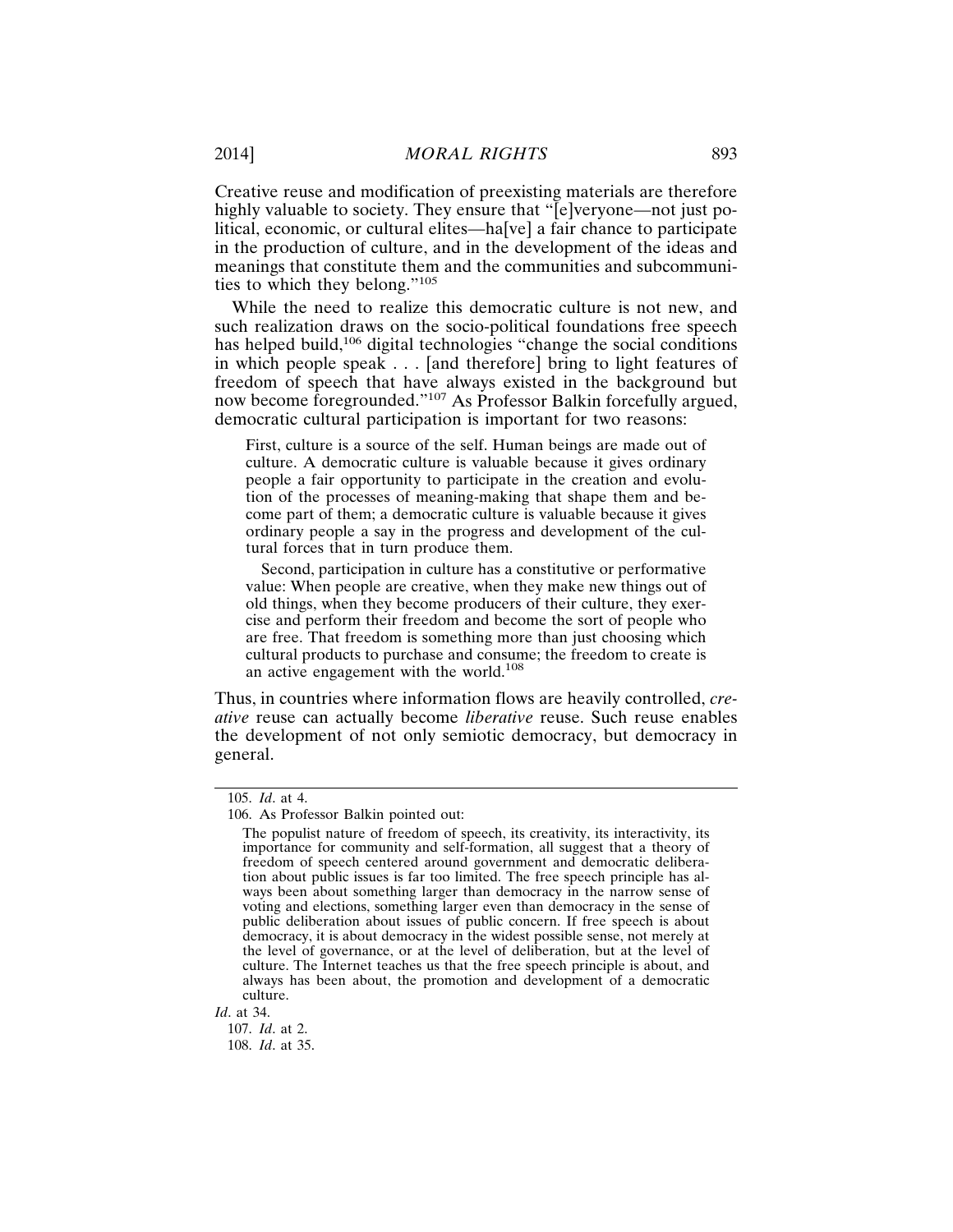Unfortunately, moral rights may stand in the way of a democratic culture the same way it does in the way of semiotic democracy. One of the widely reported examples in China concerns a viral video about a bloody murder caused by a *mantou* (steamed bun).<sup>109</sup> Developed in the emerging tradition of *egao*—a form of online parody or satire that relies on the author's "messing" with or making fun of preexisting me $dia content<sup>110</sup>$ —the video was created by mashing up the footage of acclaimed Chinese film director Chen Kaige's extravagant, yet somewhat disappointing movie, *Wuji* (*The Promise*), a legal affairs program from China's state broadcaster CCTV, and a small quantity of other copyrighted materials.<sup>111</sup>

Instead of a historic epic fantasy Chen intended, the video took the form of "a mock legal-investigative TV program," reporting about a murder that a steamed bun had caused.<sup>112</sup> This frivolous-sounding video touched on many contemporary socio-economic problems in China. It was timely and entertaining. It arguably also contained some socio-political value. Nonetheless, the famous film director was upset and eventually threatened to sue the videomaker for copyright infringement and defamation. As Chen told reporters from Sina.com, a Chinese Internet portal: "I think this [parody] has exceeded the normal bounds of issuing commentary and opinion. It's an arbitrary alteration of someone else's intellectual property."113 Although news about the lawsuit slowly disappeared, the film director's reactions to the parody clip have sparked an important debate about the need for greater protection of parodies and satires in China.

To alleviate the tension between free speech and moral rights, commentators have called for greater recognition of parodies in the moral rights regime.114 The introduction of a parody exception, however, does not always resolve this tension. In fact, many strong moral rights regimes already include a parody exception. Article L. 122-5(4) of the Code de la Propriété Intellectuelle, for example, provides: "Once a work has been disclosed, the author may not prohibit . . . parody, pas-

<sup>109.</sup> *See* Dexter Roberts, *A Chinese Blogger's Tale*, BUS. WK., Mar. 23, 2006 (reporting about the video).

<sup>110.</sup> *See* Esarey & Xiao, *supra* note 100, at 764; Wu Jiao, *E'gao: Art Criticism or Evil?*, CHINA DAILY, Jan. 22, 2007, http://www.chinadaily.com.cn/china/2007-01/22/ content\_788600.htm. A sociology professor at Peking University defines *egao* as "a subculture characterized by satirical humour, revelry, grassroots spontaneity, a defiance of authority and mass participation." *Id*.

<sup>111.</sup> *See* Roberts, *supra* note 109.

<sup>112.</sup> *Id*.

<sup>113.</sup> Robert S. Rogoyski & Kenneth Basin, *The Bloody Case that Started from a Parody: American Intellectual Property Policy and the Pursuit of Democratic Ideals in Modern China*, 16 UCLA ENT. L. REV. 237, 262–63 (2009).

<sup>114.</sup> *See, e.g.*, Geri J. Yonover, *The Precarious Balance: Moral Rights, Parody, and Fair Use*, 14 CARDOZO ARTS & ENT. L.J. 79, 122 (1996) (proposing that "when moral rights under section 106A are asserted against a parodist, . . . a court should presume that the parodist's use is a fair one, even if it is a commercial use").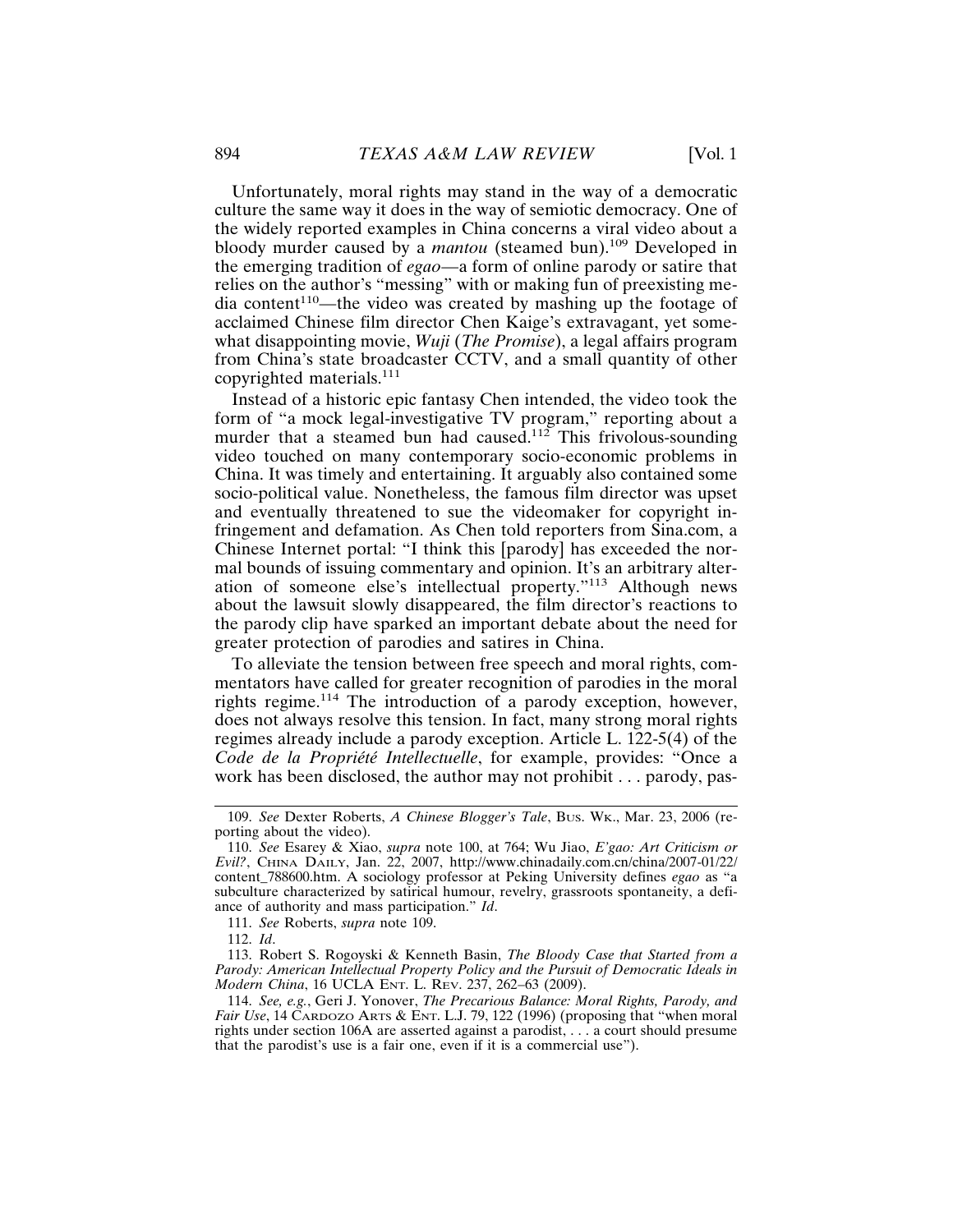tiche and caricature, observing the rules of the genre."115 Despite this exception, which courts have narrowly construed, the ability of individuals to make unauthorized reuse or modification of a creative work remains severely curtailed in France.<sup>116</sup>

#### V. RIGHT TO DELETE

Parts I to III have examined areas in which moral rights may have been too strong. This Part focuses instead on an area where these rights may not have gone far enough. Commentators, policymakers, and the public at large have become increasingly concerned about the permanent existence of personal information and other materials on the Internet.<sup>117</sup> As a result, they began to explore the need to introduce a new "right to delete" into the digital environment.<sup>118</sup>

The debate on this new right ties well into our present discussion of moral rights; it touches on the right of withdrawal (or the right of retraction—*le droit de repentir ou de retrait*).119 As Jeremy Phillips observed, even though the right of withdrawal is rather insignificant within the moral rights regime, that right paradoxically has become "the most significant moral right in the context of the wiki [or other digital platforms], where a work may be of only temporary or ephemeral interest and the author may have a pressing and continuing need to change his posted text or withdraw it completely from its . . . host." $^{120}$ 

The debate on the right to delete also touches on what commentators have referred to as the "right to destroy"121—a right that has not

116. As Mary LaFrance observed:

117. *See, e.g.*, J.D. Lasica, *The World Wide Web Never Forgets*, AM. JOURN. REV., June 1998, at 68; J.D. Lasica, *The Net Never Forgets*, SALON (Nov. 25, 1998, 2:00 PM CST), http://www.salon.com/1998/11/25/feature\_253/.

118. See generally VIKTOR MAYER-SCHONBERGER, DELETE: THE VIRTUE OF FOR-GETTING IN THE DIGITAL AGE (2009) (discussing the need to introduce into digital technology a capacity to forget).

119. As Professor Kwall pointed out, "[t]he right of withdrawal . . . is connected to the right of disclosure in that the author also enjoys the right to determine whether a work should be withdrawn from the public if it no longer reflects the author's convictions or spirit." KWALL, *supra* note 12, at 44.

120. Jeremy Phillips, *Authorship, Ownership, Wikiship: Copyright in the Twenty-First Century*, *in* RESEARCH HANDBOOK ON THE FUTURE OF EU COPYRIGHT 193, 208 (Estelle Derclaye ed., 2008).

<sup>115.</sup> Code de la Propriété Intellectuelle Art. L. 122-5(4) (1992) (Fr.); *see also* EU InfoSoc Directive, *supra* note 41, art. 5(3)(k).

<sup>[</sup>T]he limiting phrase "observing the rules of the genre" leaves much room for interpretation. In an attempt to balance moral rights against free expression, the French courts have applied this exception only where the parodic work has a humorous intention, and only where the parody is clearly distinct from the work being parodied.

MARY LAFRANCE, GLOBAL ISSUES IN COPYRIGHT LAW 228 (2009); *see also* GARNETT & DAVIES, *supra* note 1, at 380 (discussing the limited exception in France in relation to song parodies).

<sup>121.</sup> *E.g.*, Lior Jacob Strahilevitz, *The Right to Destroy*, 114 YALE L.J. 781 (2005).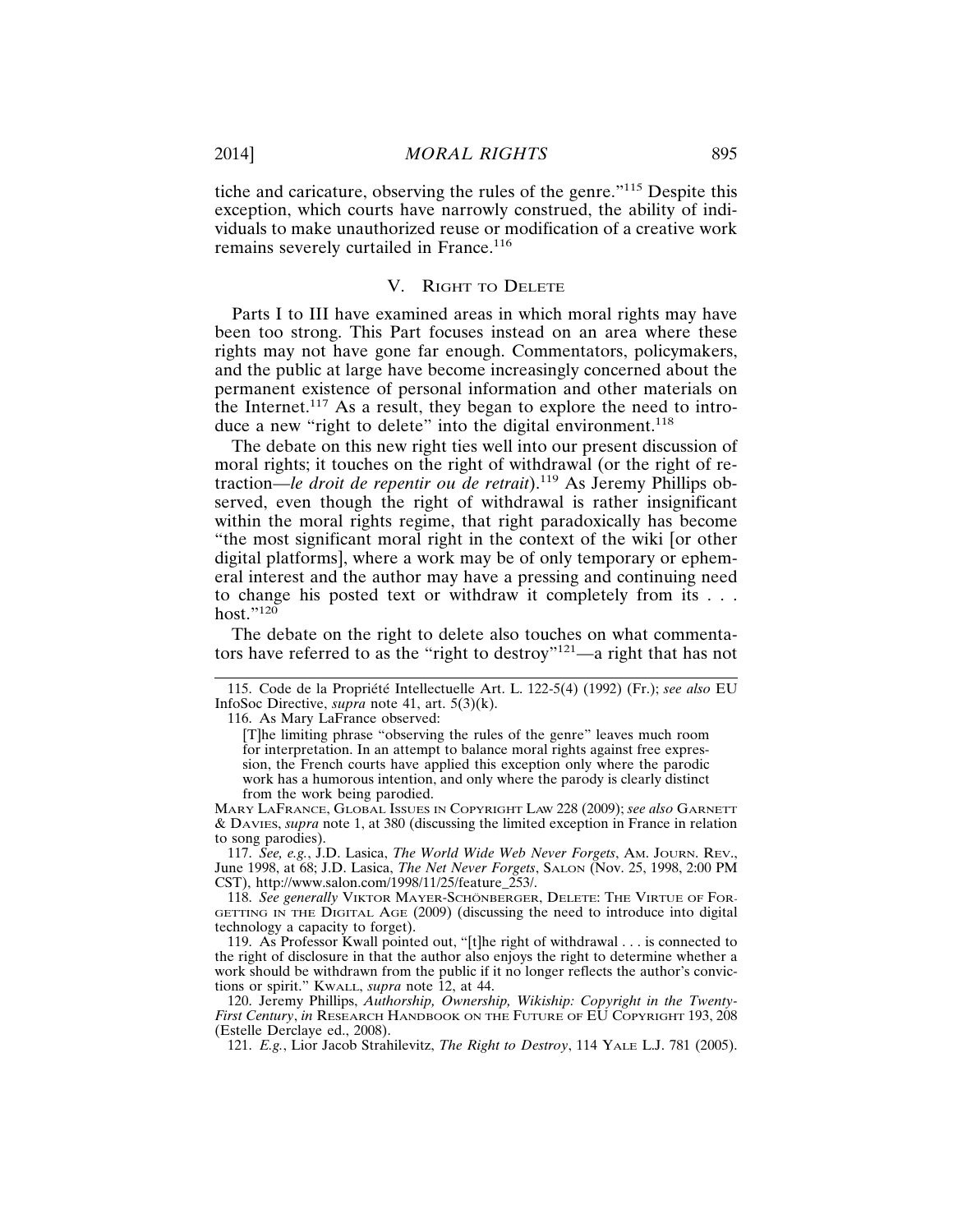yet been recognized as a moral right. In their works on the latter, the late Joseph Sax and Lior Strahilevitz described the many actions artists have taken to destroy their creative works.<sup>122</sup> As Professor Strahilevitz reminded us, a strong justification exists for the right to destroy in creative works:

A society that does not allow authors to have their draft works destroyed posthumously could have less literary product than a society that requires the preservation of all literary works not destroyed during the author's life. Protecting authors' rights to destroy should encourage high-risk, high-reward projects, and might prevent writers from worrying that they should not commit words to paper unless they have complete visions of the narrative structures for their work. $^{123}$ 

Likewise, Professor Sax believed that "an artist should be entitled to decide how the world will remember him or her."124 A right to destroy therefore serves important functions for not only the authors but also society at large.

In the digital context, Viktor Mayer-Schönberger underscored the need for individuals to delete works they have created on the Internet. As he observed, "tensions will remain between an individual's desire to forget and a society's desire to remember (and vice versa)."125 To help resolve these tensions, Professor Mayer-Schönberger proposed to "mimic human forgetting in the digital realm . . . by associating information we store in digital memory with expiration dates that users set."126 This proposal dovetails with Professor Balkin's earlier proposal for greater regulation of the collection, use, or purchase of personal data by government.127 Professor Balkin argued further that Congress should "institutionalize government 'amnesia' by requiring that some kinds of data be regularly destroyed after a certain amount of time unless there were good reasons for retaining the data."128

As far as moral rights are concerned, the right to delete raises important questions that require us to revisit the debate on the right of

<sup>122.</sup> *See* JOSEPH L. SAX, PLAYING DARTS WITH A REMBRANDT: PUBLIC AND PRI-VATE RIGHTS IN CULTURAL TREASURES 200–01 (2001) (discussing the mistreatment of some of the greatest artifacts of our civilization by their owners, including their destruction); Strahilevitz, *supra* note 121, at 830–35 (exploring whether a creator has more leeway to destroy a piece of property than an ordinary owner who acquires it through purchase, inheritance, or gift).

<sup>123.</sup> Strahilevitz, *supra* note 121, at 832.

<sup>124.</sup> SAX, *supra* note 122, at 200.

<sup>125.</sup> MAYER-SCHÖNBERGER, *supra* note 118, at 190.

<sup>126.</sup> *Id*. at 171.

<sup>127.</sup> *See* Jack M. Balkin, *The Constitution in the National Surveillance State*, 93 MINN. L. REV. 1, 21 (2008) (calling for Congress to "pass new superstatutes to regulate the collection, collation, purchase, and analysis of data").

<sup>128.</sup> *Id*.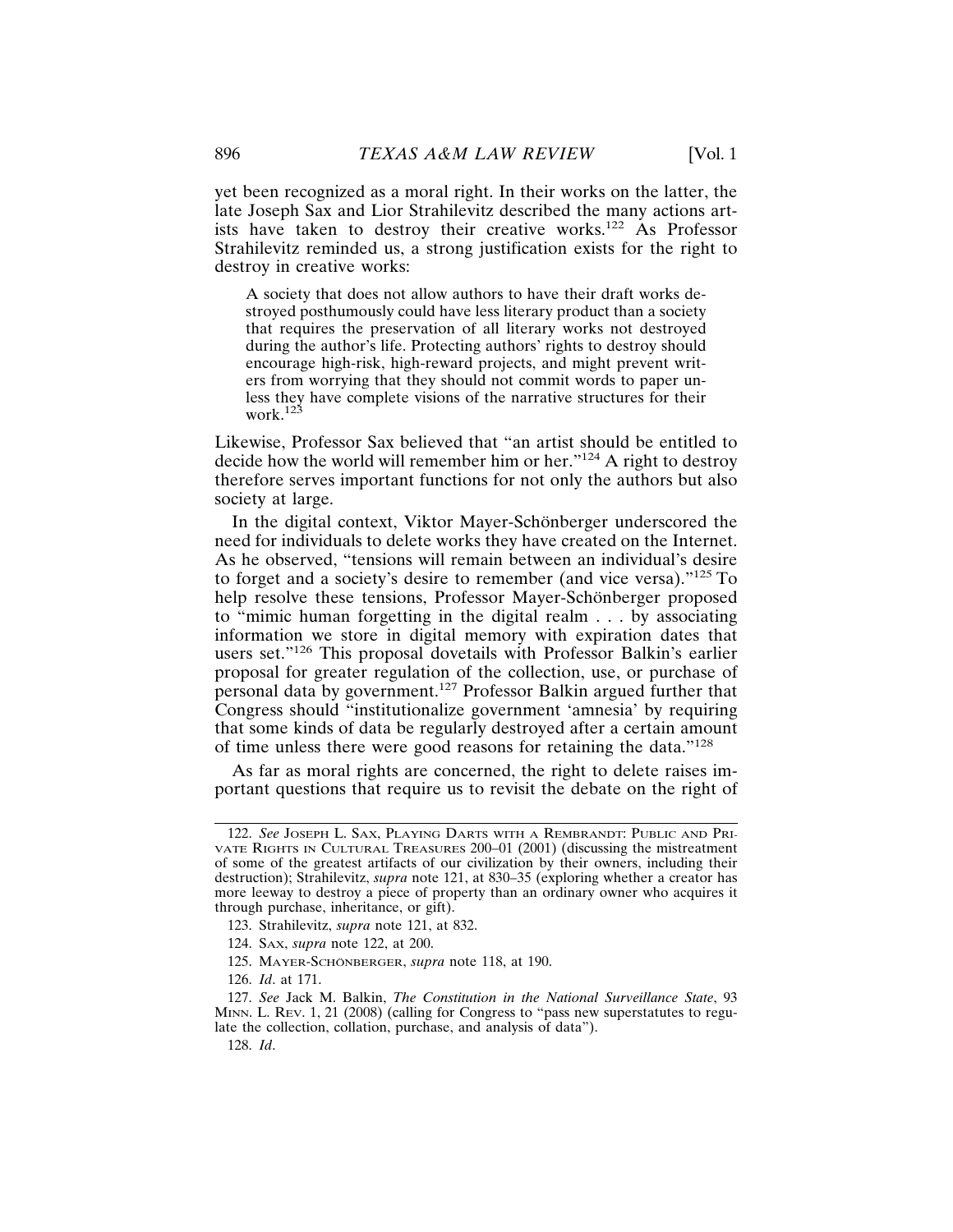withdrawal. Although many countries, including France<sup>129</sup> and Germany,<sup>130</sup> have recognized a right of withdrawal, retraction, or revocation as part of their moral rights regimes, this specific right usually comes with significant qualifications. As Cyrill Rigamonti described:

[I]n France and Germany, if authors reconsider their decision and further divulge their work after retracting it, the assignees enjoy a right of first refusal and have the option of exploiting the work under the terms and conditions of the initial contract. Moreover, the right of withdrawal may not be exercised for just any reason. The German copyright statute specifically states that the right of withdrawal can be exercised only if authors can no longer reconcile the contents of their works with their personal convictions, and the Italian copyright statute explicitly requires "serious moral reasons." The same is true in France on the grounds that the right of withdrawal is subject to the general civil law rule that the abuse of rights is not protected, whereas such abuse is assumed whenever the author's exercise of the right of withdrawal is not motivated by his or her personal internal debate about whether to further divulge the work. In other words, monetary concerns alone will not suffice.<sup>13</sup>

Given these substantial qualifications and the fact that the right of withdrawal is rarely litigated, Professor Rigamonti considered this right "largely an example of symbolic legislation."132

At the international level, the Berne Convention does not include this rarely litigated right either. As noted earlier, article 6*bis* of the Convention protects only the rights of attribution and integrity.<sup>133</sup> Similarly, and in a large part due to the omission in the Berne Convention, weak moral rights regimes do not offer protection to the right of withdrawal. Consider, for example, VARA in the United States. Although the statute includes a right to prevent destruction of

<sup>129.</sup> Code de la Propriété Intellectuelle Art. L. 121-4 (1992) (Fr.). In France, this right is known as *droit de retrait et de repentir* (right of withdrawal and repentance).

<sup>130.</sup> *Urheberrechtsgesetz* [UrhG] [Copyright Law], Sept. 9, 1965, as amended, art. 42 (Ger.). In Germany, this right is known as *Ruckrufsrecht wegen gewandelter Uberzeugung* (right of revocation for changed conviction).

<sup>131.</sup> Rigamonti, *supra* note 2, at 363 (footnotes omitted); *see also* GARNETT & DA-VIES, *supra* note 1, at 388 ("Although the author is the only person who can decide whether to withdraw his work from circulation or to modify it, it is agreed that he can only do so for moral or intellectual reasons; there should be no financial motivation for the decision, as this would constitute an abuse of his rights." (footnote omitted)); SUNDARA RAJAN, *supra* note 16, at 66 (noting that the clause concerning the right of first refusal and the option of exploiting the work under the original terms and conditions "provides careful protection against the possibility of an author using the right of withdrawal to escape from the terms of a publication contract which he might later find undesirable—or, indeed, to alter those terms through the exercise of the right, by seeking to re-publish the work on new terms, with a new publisher").

<sup>132.</sup> Rigamonti, *supra* note 2, at 363.

<sup>133.</sup> Berne Convention, *supra* note 8, art. 6*bis*.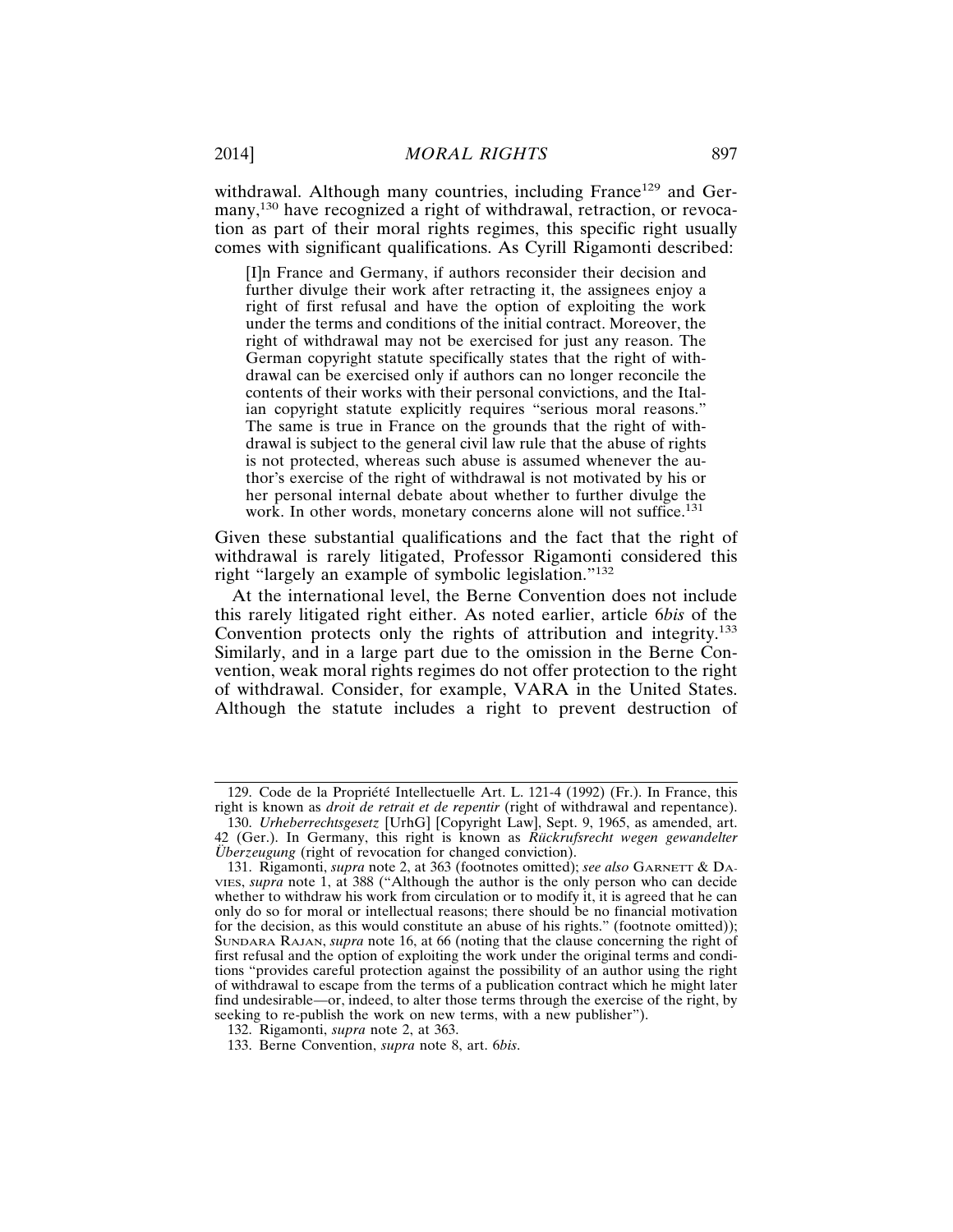"work[s] of recognized stature,"<sup>134</sup> that right is closer to a right of preservation than a right of withdrawal or a right to destroy.135

Finally, given the complexity of the digital environment, it is unclear how broad a right to delete should or could be and how practical and effective it would be if such a right came into existence. It also remains to be seen whether users in collaborative settings (such as contributors to blogs, wikis, fan sites, or virtual worlds) could ensure the modification or removal of unwanted postings or creations.<sup>136</sup>

Today, the Internet has made it awfully difficult, if not virtually impossible, for individuals to withdraw creative works once they become available—be they photographic images, audio files, or video clips. Sometimes, these works will appear in their original format. At other times, however, they will appear in the form of collages, remixes, or mashups—as in the oft-cited, yet unfortunate case of the *Star Wars* Kid,<sup>137</sup> whose videos remain widely available on YouTube. Even when the electronic files are deleted, there is no guarantee that it does not retain an "electronic footprint" in the form of edit history, archives, or privately controlled digital memory.<sup>138</sup>

If these questions are not challenging enough, the right to delete recalls the oft-discussed dilemma copyright and moral rights scholars face: Who should decide whether a work can be destroyed? The textbook illustration of this dilemma involves Franz Kafka's instructions to his executor and friend, Max Brod, to destroy all unpublished manuscripts upon his death. Had Brod followed the instructions, two of Kafka's then-unpublished masterpieces, *The Castle* and *The Trial*, would not have seen the light of day. Because these two works are now "widely acknowledged as being highly influential in modern Western literature,"<sup>139</sup> readers and scholars are, most certainly, thankful that the executor defied the author's ill-advised dying wish.

The Kafka example has raised difficult questions about not only the author's right to control, but also who is in the best position to make decisions about such control, especially after the author's death.140 As

138. Phillips, *supra* note 120, at 208 n.33.

139. Linda J. Lacey, *Of Bread and Roses and Copyrights*, 1989 DUKE L.J. 1532, 1594 n.263.

140. *See* Peter K. Yu, *Cultural Relics, Intellectual Property, and Intangible Heritage*, 81 TEMP. L. REV. 433, 474–81 (2008) (discussing the tension between the need of

<sup>134. 17</sup> U.S.C. § 106A(a)(3)(B) (2012).

<sup>135.</sup> *See* Justin Hughes, *The Line Between Work and Framework, Text and Context*, 19 CARDOZO ARTS & ENT. L.J. 19, 22 (2001) (equating "a right to prevent destruction of a work" with "a right 'of preservation'").

<sup>136.</sup> *See* SUNDARA RAJAN, *supra* note 16, at 513–19 (discussing moral rights protection in relation to Wikipedia and other collective creations); Phillips, *supra* note 120, at 207–08 (discussing the difficulties in applying moral rights principles to the creation of wikis).

<sup>137.</sup> *See Star Wars Kid Files Lawsuit*, WIRED (July 24, 2003), http://www.wired.com/ culture/lifestyle/news/2003/07/59757 (reporting the lawsuit sparked by the posting of the "*Star Wars* Kid" video).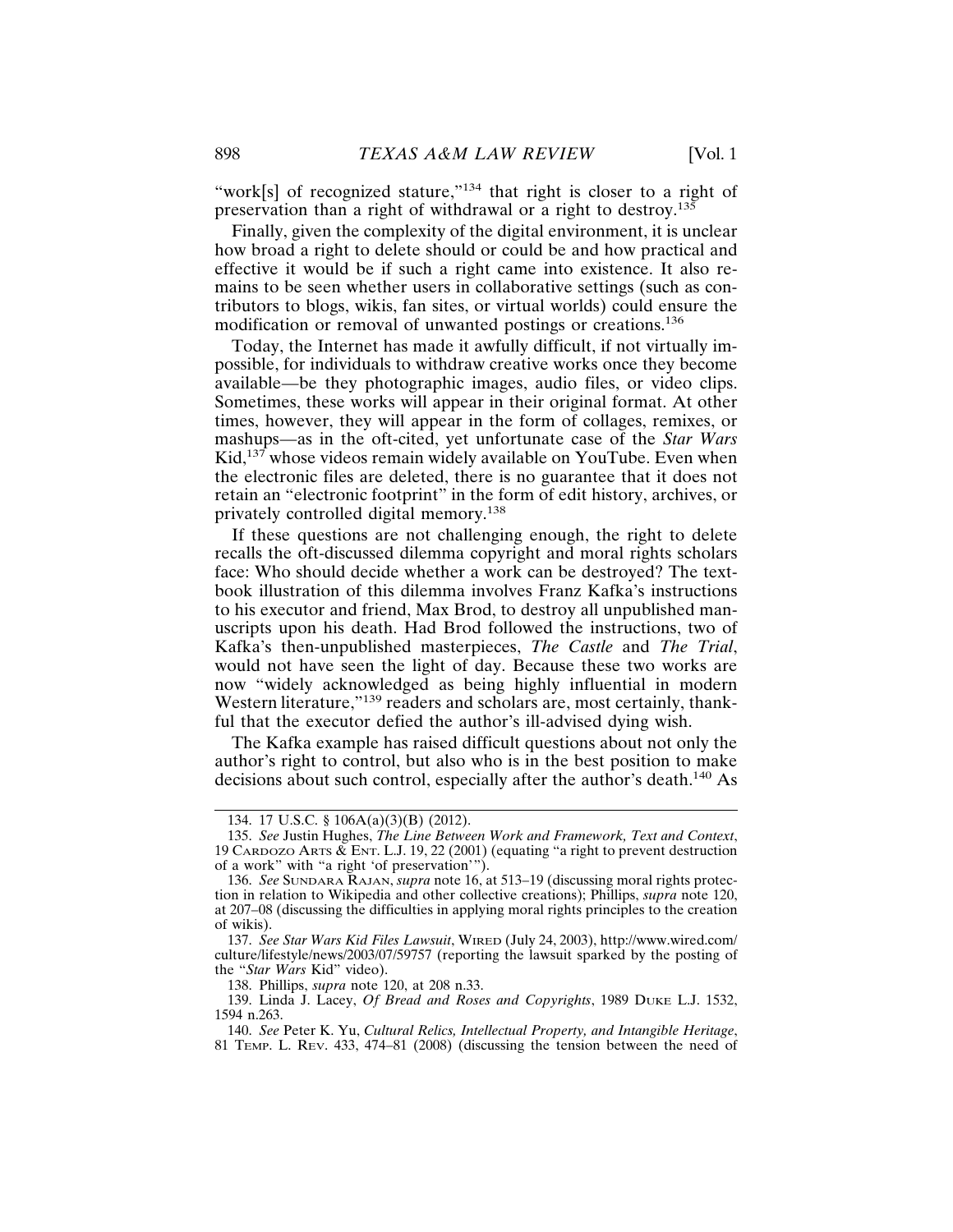Linda Lacey asked two decades ago in a hypothetical drawn from Kafka's will, "Who should prevail . . . when an artist's will orders the destruction of her paintings and an art expert challenges the will, declaring that the paintings are masterpieces that would become an integral part of the culture of the artist's homeland?"141 To some extent, the right to delete brings back the debate on this very difficult question. After all, the Internet is as much about individual users as it is about the collaborative exchange among these individuals.

### VI. CONCLUSION

This Article closely examines four new questions the arrival of the Internet and new communications media has posed to the moral rights regime. Digital technologies, however, do not pose a unidirectional challenge to the moral rights regime. Rather, in a creative destructive way, these technologies help reinforce moral rights protection at the same time as they are posing new challenges. For example, digital rights management tools "serve purposes akin to moral rights, first by assuring *attribution* to the author, artist, or composer, and second by ensuring the *integrity* of documents, images, and music."<sup>142</sup> In addition, by preventing false attribution of authorship and the intentional removal or alteration of copyright management information, the WIPO Internet Treaties, the DMCA, and the EU Information Society Directive have greatly strengthened the existing moral rights regime.143 The wide availability of digital technologies for tracking down the originals and to fashion a disclosure remedy have also provided authors with additional protection. To some extent, digital technologies may have ensured that moral rights "come of age" in the United States, as Jane Ginsburg surmised.<sup>144</sup>

In short, the arrival of the Internet and new media technologies has presented a similar "digital dilemma" as the one widely discussed in the copyright context.145 Although the challenges—and perhaps the stakes, especially in the United States—are somewhat different, resolving these challenges is unlikely to be easy. In fact, if the diffi-

scientific and museum communities for access to indigenous artifacts and body remains on the one hand and the interests of indigenous peoples and traditional communities on the other).

<sup>141.</sup> Lacey, *supra* note 139, at 1593–94.

<sup>142.</sup> Kenneth W. Dam, *Self-help in the Digital Jungle*, 28 J. LEGAL STUD. 393, 405 (1999).

<sup>143.</sup> *See* KWALL, *supra* note 12, at 26 ("[W]hen Congress enacted the Digital Millennium Copyright Act in 1998, it included a de facto right of attribution through the copyright management information provisions."); Ginsburg, *Have Moral Rights Come of (Digital) Age*, *supra* note 43, at 11 ("The DMCA may contain the seeds of a more general attribution right: with sufficient ingenuity and effort, these seeds might be made to germinate. The seeds may be found in the section 1202 provision on 'Copyright Management Information.'").

<sup>144.</sup> Ginsburg, *Have Moral Rights Come of (Digital) Age*, *supra* note 43, at 9.

<sup>145.</sup> DIGITAL DILEMMA, *supra* note 32.